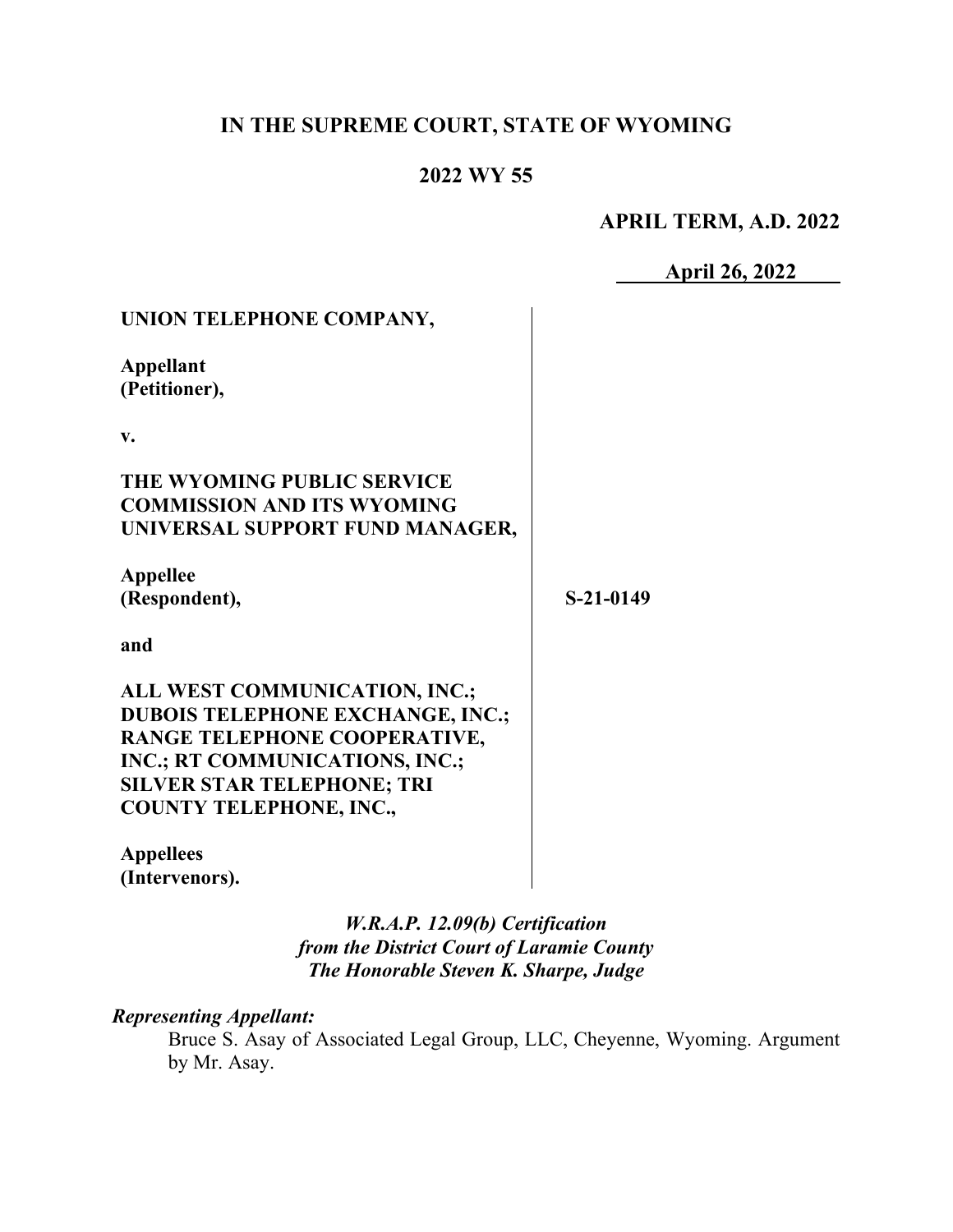#### *Representing Appellee, The Wyoming Public Service Commission:*

Bridget L. Hill, Wyoming Attorney General; Brandi Lee Monger, Deputy Attorney General; Karl D. Anderson, Senior Assistant Attorney General; Patrick Miller, Assistant Attorney General. Argument by Mr. Miller.

#### *Representing Intervenors All West Communication, Inc.; Dubois Telephone Exchange, Inc.; Range Telephone Exchange, Inc.; RT Communications, Inc.; Silver Star Telephone; and, Tri-Telephone Association, Inc.*

Elizabeth Therese Zerga of Jubin & Zerga, LLC, Cheyenne, Wyoming. Argument by Ms. Zerga.

#### Before FOX, C.J., and DAVIS<sup>\*</sup>, KAUTZ, BOOMGAARDEN, and GRAY, JJ.

*\* Justice Davis retired from judicial office effective January 16, 2022, and, pursuant to Article 5, § 5 of the Wyoming Constitution and Wyo. Stat. Ann. § 5-1-106(f) (LexisNexis 2021), he was reassigned to act on this matter on January 18, 2022.*

**NOTICE: This opinion is subject to formal revision before publication in Pacific Reporter Third. Readers are requested to notify the Clerk of the Supreme Court, Supreme Court Building, Cheyenne, Wyoming 82002, of any typographical or other formal errors so that correction may be made before final publication in the permanent volume.**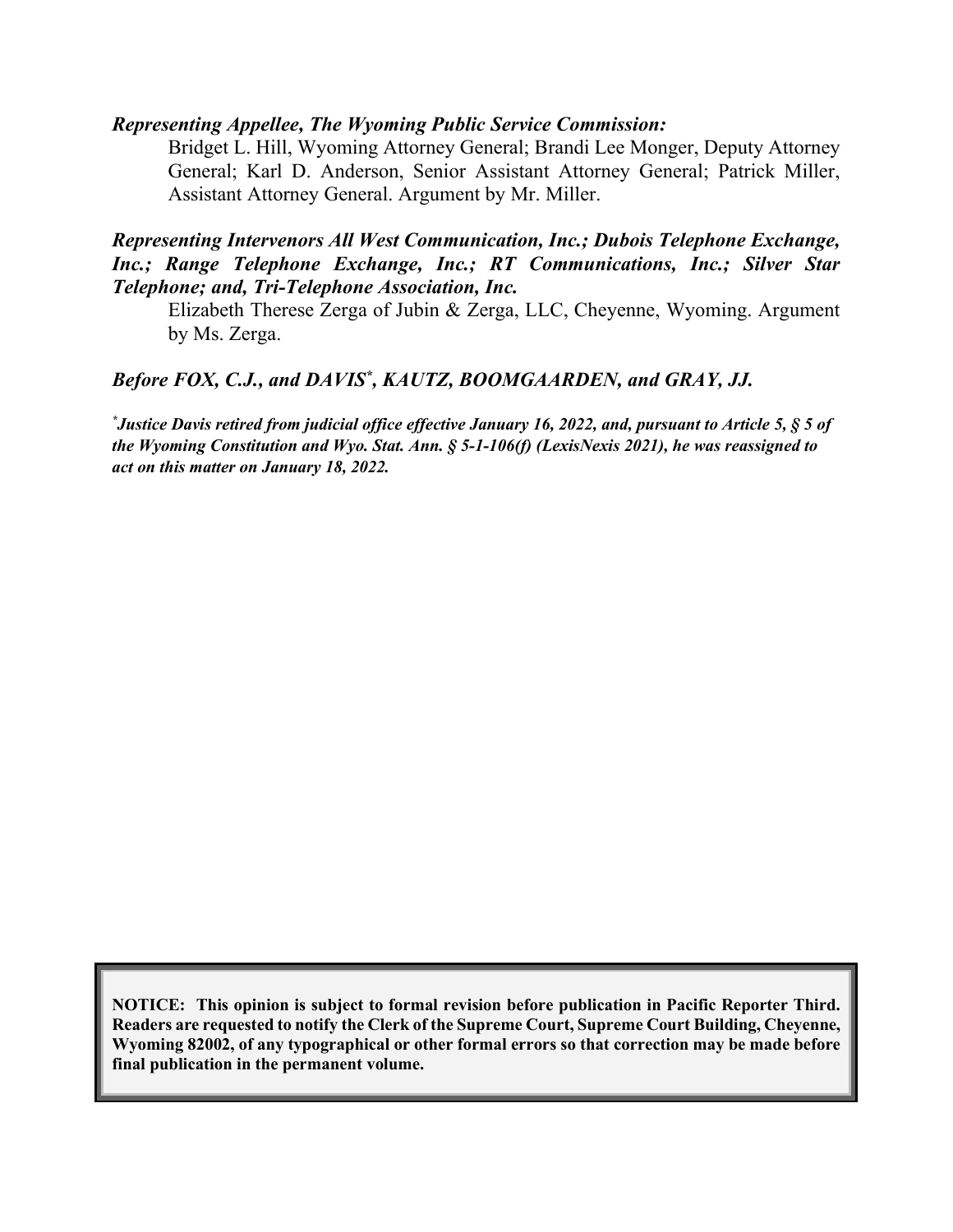#### **BOOMGAARDEN, Justice.**

[¶1] Union Telephone Company filed a petition for review of agency action with the district court, asserting the Wyoming Public Service Commission's (PSC's) order administering the Wyoming Universal Service Fund (WUSF) for the 2020-2021 fiscal year was unlawful and should be set aside. "Universal Service" refers to the availability of reasonably affordable communication services to all users, especially those in rural, high cost areas. This case involves the interplay between the Federal Universal Service Fund (FUSF) and the WUSF—complimentary funding programs collectively intended to develop voice and broadband services and promote the emergence of competition among carriers.

[¶2] The PSC's order adopted a methodology for calculating WUSF disbursements that treated a portion of the 20[1](#page-2-0)9 support each Wyoming telecommunications company<sup>1</sup> received from the federal Alternative Connect America Cost Model (A-CAM) programs as "contributions from the [FUSF]" under Wyo. Stat. Ann. § 37-15-501 (LexisNexis 2021). Union claimed that the order "rejected existing law," violated Wyo. Stat. Ann. § 16-3-114(c), and materially prejudiced Union. On the PSC's request, the district court certified the matter to this Court pursuant to W.R.A.P. 12.09. We affirm.

#### *ISSUES*

[¶3] We reorganize and restate the parties' issues and sub-issues.<sup>[2](#page-2-1)</sup>

I. Did collateral estoppel prevent the PSC from adopting a WUSF calculation methodology that considered A-CAM funds to be FUSF contributions?

II. Is the PSC's 2021 order lawful under the Wyoming Administrative Procedure Act § 16-3-114(c)?

A. Is the order supported by substantial evidence?

B. Is the order arbitrary and capricious?

C. Is the order in accordance with law?

<span id="page-2-0"></span><sup>&</sup>lt;sup>1</sup> "Telecommunications company' means a person engaged in the furnishing of telecommunications service within this state[.]" Wyo. Stat. Ann. § 37-15-103(a)(xi).

<span id="page-2-1"></span><sup>&</sup>lt;sup>2</sup> The parties to this appeal include Union; the PSC; and Appellee Intervenors All West Communication, Inc.; Dubois Telephone Exchange, Inc.; Range Telephone Cooperative, Inc.; RT Communications, Inc.; Silver Star Telephone; and Tri County Telephone, Inc. (collectively, the Rural Companies). Union and the Rural Companies are all Wyoming telecommunications companies that were granted intervenor status in the PSC proceedings and "will be directly impacted by the outcome of any appellate court review and determination[.]"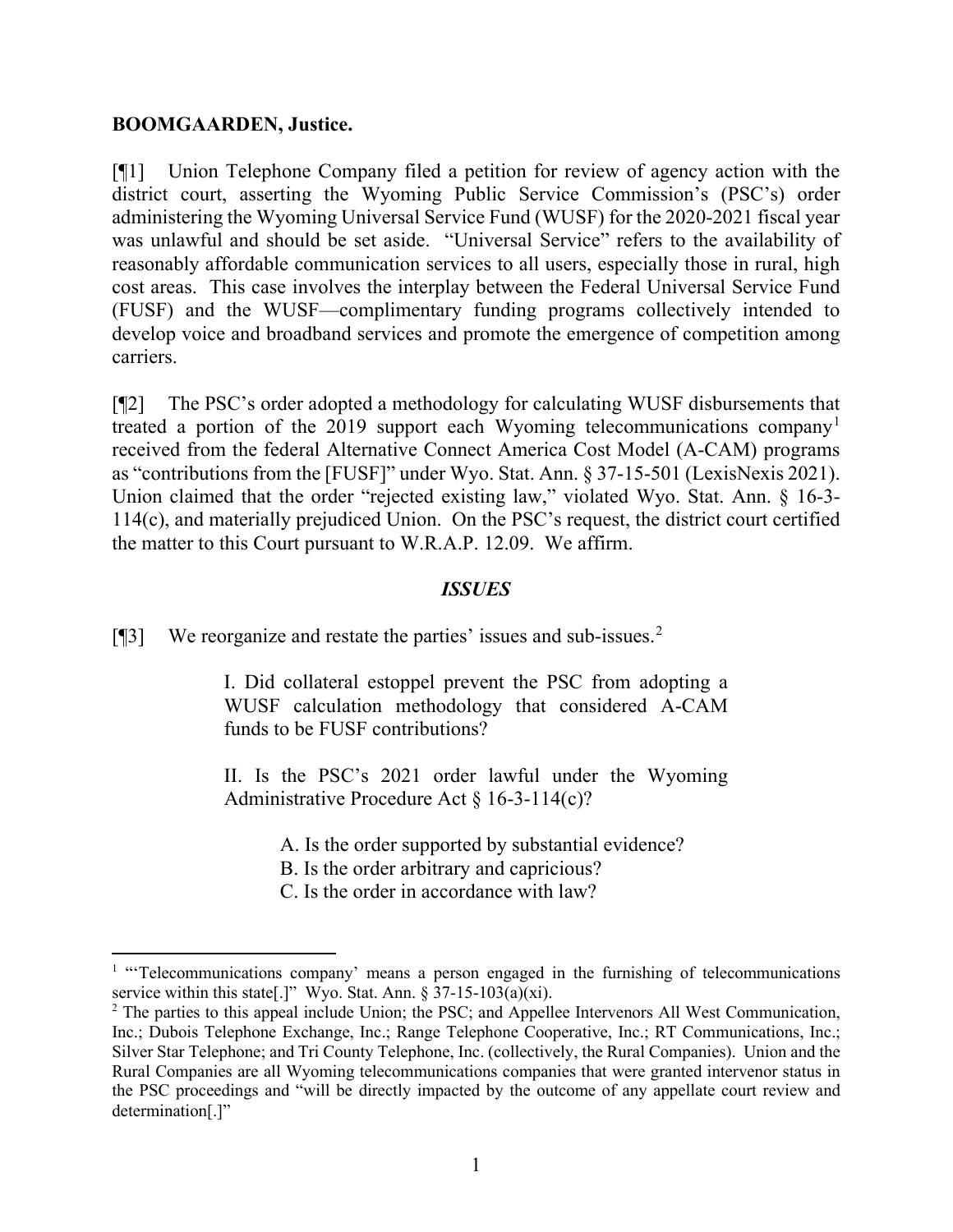III. Did the PSC abuse its discretion when it admitted certain of the Rural Companies' exhibits and witness testimony during the contested hearing?

#### *FACTS*

[¶4] Because this appeal involves consideration of FUSF support—and more specifically, A-CAM support—in calculating WUSF disbursements, we provide an overview of the federal and state funding framework for context.

### **Federal Funding**

[¶5] The federal government has sought to promote "a rapid, efficient, Nation-wide . . . communication service with adequate facilities at reasonable charges" since it passed the Federal Communications Act of 1934 (FCA). 47 U.S.C. § 151. The FCA established the Federal Communications Commission (FCC) and "empower[ed] [it] to create programs to advance universal telecommunications services in the United States." *Id.*; *Virgin Mobile USA, L.P. v. Keen*, 447 F. Supp. 3d 1071, 1086 (D. Kan. 2020) (footnote omitted). The FCC created the FUSF to provide funding to telecommunications companies to ensure that individuals, especially "those who live in rural and high-cost areas, and those who meet certain low-income criteria, [have] access to telecommunications services at affordable rates." *Keen*, 447 F. Supp. 3d at 1083; *see* 47 U.S.C. § 254.

[¶6] Prior to 2011, the FCC provided "high-cost [universal service] support" "through a complicated patchwork of programs" that only supported voice services. *In re FCC 11- 161*, 753 F.3d 1015, 1037 (10th Cir. 2014) (citation omitted). In the late 2000s, however, the FCC sought to develop a new, more efficient, funding model that would also support broadband development. *Id.* at 1037–38. As a result, the FCC created the Connect America Fund (CAF) to "address the broadband availability gap" and to replace the older "patchwork of programs." *Id.* at 1038–40.

[¶7] The FCC implemented A-CAM I, the first version of CAF support relevant to this appeal, in 2016. *See In the Matter of Connect Am. Fund*, 31 F.C.C. Rcd. 3087 (2016); *In the Matter of Connect Am. Fund*, 33 FCC Rcd. 11893, 11896 (2018). A-CAM I was designed to provide support to companies over a longer period of time and obligated them to deploy broadband "to a pre-determined number of eligible locations" at one of three speeds. *Connect Am. Fund*, 33 FCC Rcd. at 11896. Union elected to receive A-CAM I support in 2017. In December 2018, in a continued effort to increase access to high-speed internet, the FCC created (1) a revised version of A-CAM I (Revised A-CAM I) to provide additional support to companies who had elected A-CAM I, conditioned on increased deployment obligations; and (2) a second A-CAM program (A-CAM II), that had slightly different obligations regarding deployment areas and required speeds. *Id.* at 11898–915.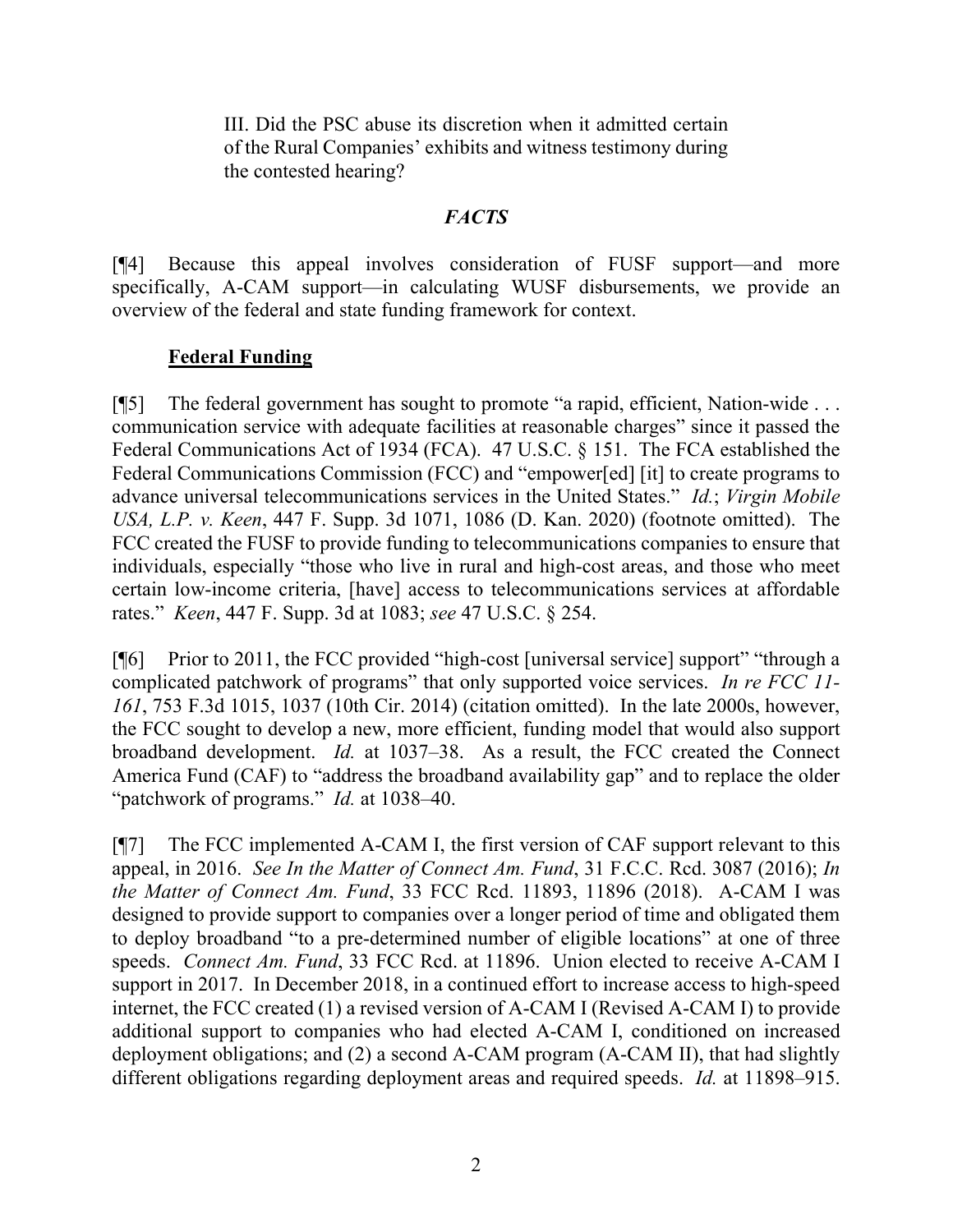Union subsequently switched to the Revised A-CAM I program, and all but one of the Rural Companies have since elected to receive support under A-CAM II.

#### **State Funding**

[¶8] Since 1995, Wyoming has provided state level universal service support through the WUSF. 1995 Wyo. Sess. Laws ch. 181; Wyo. Stat. Ann. §§ 37-15-501 et seq. The purpose of the WUSF is to ensure that telecommunications customers located in areas of Wyoming where rates for essential telecommunications services<sup>[3](#page-4-0)</sup> are high—generally rural areas— "pay no more than 130 percent of the statewide average price for basic local exchange service."[4](#page-4-1) *Pub. Serv. Comm'n of Wyo. v. Qwest Corp.*, 2013 WY 48, ¶ 8, 299 P.3d 1176, 1178 (Wyo. 2013) (citing Wyo. Stat. Ann. § 37-15-501(c), (d)).

[¶9] The PSC requires all telecommunications companies that provide services in Wyoming to pay an assessment, calculated by the PSC, to the WUSF each year.<sup>[5](#page-4-2)</sup> *Id.* (citing Wyo. Stat. Ann. § 37-15-501(a), (b)). Once customers in high-cost areas "have paid for

*Id.*

<span id="page-4-0"></span><sup>&</sup>lt;sup>3</sup> "Essential telecommunications service' means a customer's access to service that is necessary for the origination or termination, or both, of two-way, switched telecommunications for both residential and business service within a local exchange area." Wyo. Stat. Ann. § 37-15-103(a)(iv) (LexisNexis 2021). These services are limited to:

<sup>(</sup>A) Access to interexchange services provided by interexchange telecommunications companies;

<sup>(</sup>B) Single line flat-rate or single line measured residence or business voice service;

<sup>(</sup>C) Transmission service and facilities necessary for the connection between the end user's or customer's premises and local network switching facility including the necessary signaling service used by customers to access essential telecommunications services;

<sup>(</sup>D) Services necessary to connect 911 emergency services to the local network;

<sup>(</sup>E) Switched access, which for the purposes of this chapter shall mean the switching and transport necessary to connect an interexchange telecommunications company with the local exchange central office for the purpose of originating or terminating, or both, the interexchange telecommunications company's switched telecommunications service.

<span id="page-4-1"></span><sup>&</sup>lt;sup>4</sup> "Local exchange service' means the provision of essential telecommunications service within a local exchange area[.]" Wyo. Stat. Ann. § 37-15-103(a)(viii). A local exchange area is "a geographic territorial unit established by the commission for providing telecommunications services[.]" Wyo. Stat. Ann. § 37-  $15-103(a)(vii)$ .

<span id="page-4-2"></span><sup>5</sup> The assessment is passed on to customers in their bill. *See* Wyo. Stat. Ann. § 37-15-501(b) ("The commission shall authorize a monthly charge to customers, in the amount specified by the commission, to recover each contributor's required payment to the universal service fund.").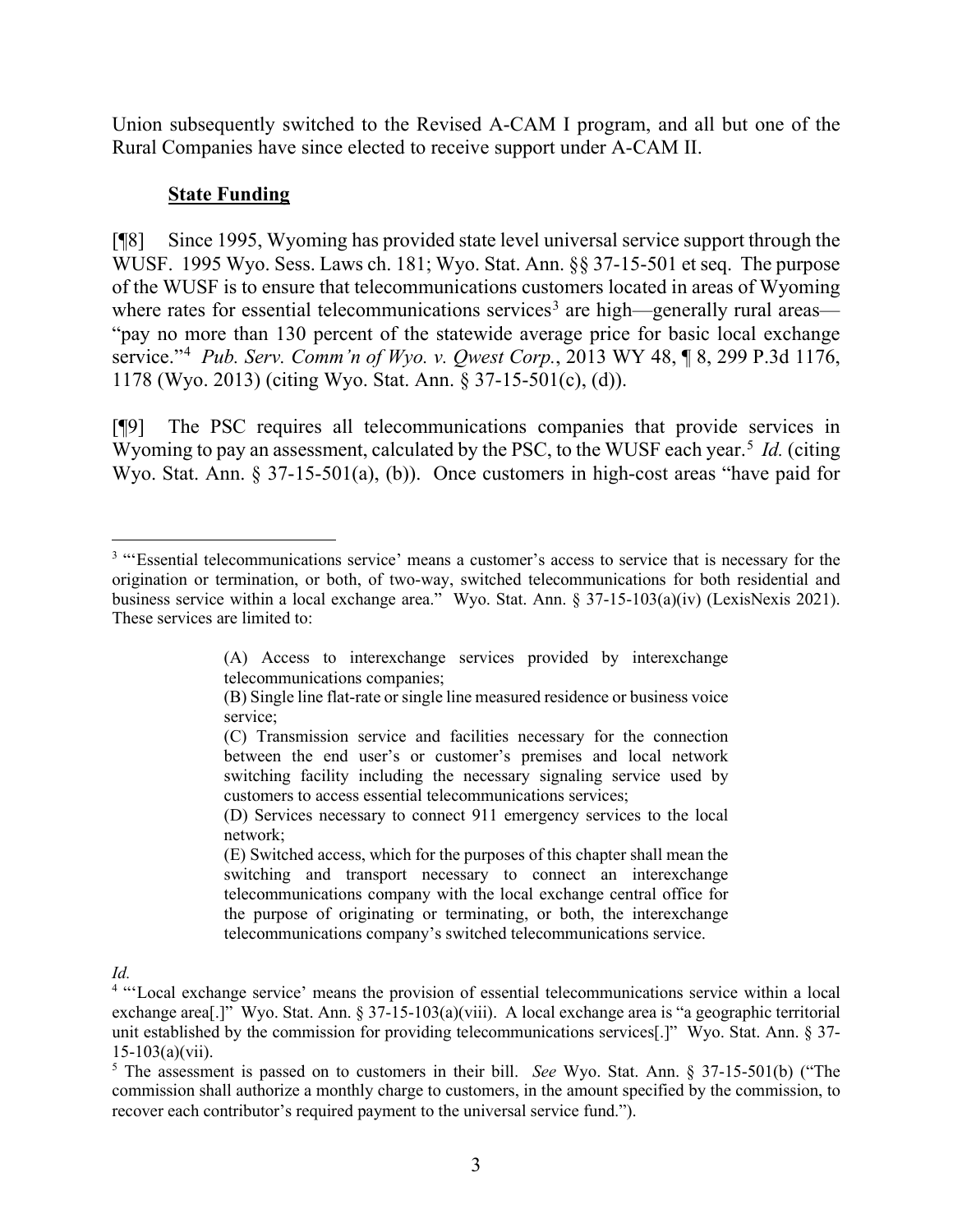services up to the 130 percent benchmark, $[6]$  $[6]$  $[6]$  the WUSF distributes funds to the companies [providing services in those areas] to the extent that their basic local exchange service prices exceed the benchmark[.]" *Id.* Before distributing WUSF funds, however, the PSC must "tak[e] into account any contributions [a company received] from the [FUSF]" to ensure that Wyoming consumers are not assessed for costs that are already covered through a federal program. *Id.*; *see* Wyo. Stat. Ann. § 37-15-501(d), (g).[7](#page-5-1)

[¶10] The PSC administers the WUSF each fiscal year—July 1 through June 30 pursuant to §§ 37-15-501 et seq. and Chapter 5 of the Wyoming Public Service Commission Rules. The process begins when the Fund Manager—a PSC employee requests certain data from Wyoming telecommunications companies, including their rates for the past year, the essential services they provided, and their FUSF receipts. *Qwest Corp.*, ¶ 9, 299 P.3d at 1179. The Fund Manager analyzes the data, formulates recommendations on how best to administer funds for the upcoming fiscal year, and submits findings and recommendations concerning the appropriate methodology to the

. . . .

(g) A telecommunications company that undertakes the requirements set forth in this subsection may make a one-time, irrevocable before July 1, 2023, election in writing to the commission to receive Wyoming universal service funds pursuant to this subsection rather than pursuant to subsection (d) of this section . . . A telecommunications company which elects to receive Wyoming universal service funds pursuant to this subsection shall receive funds to the extent that its loop costs, as reflected in the company's most recent annual filing of unseparated loop costs filed with the Universal Service Administration Company, **exceed the company's most recent annual federal universal service funds receipts** and annual local revenues.

Wyo. Stat. Ann. § 37-15-501(d), (g) (emphasis added). The differences between the two distribution mechanisms are not significant for the purposes of this appeal.

<span id="page-5-0"></span> $6$  Currently, this "benchmark" is \$30. Wyo. Stat. Ann. § 37-15-501(h). Beginning on July 1, 2019, the PSC "shall review the price benchmark one (1) time every four (4) years and, after review, shall adjust the benchmark as necessary to assure that it approximates one hundred thirty percent (130%) of the weighted statewide average essential local exchange service price." *Id.*

<span id="page-5-1"></span><sup>&</sup>lt;sup>7</sup> Companies can elect to receive WUSF support pursuant to subsection (d) or (g). Both subsections require the PSC to consider FUSF contributions when calculating WUSF distributions.

<sup>(</sup>d) In accordance with the method of distribution determined by the commission, a telecommunications company shall, unless it elects to receive Wyoming universal service funds pursuant to the method set forth in subsection (g) of this section, receive funds under this section to the extent that its noncompetitive essential local exchange service prices, **after consideration of any contributions from the federal universal service fund,** exceed the price benchmark established in subsection (h) of this section.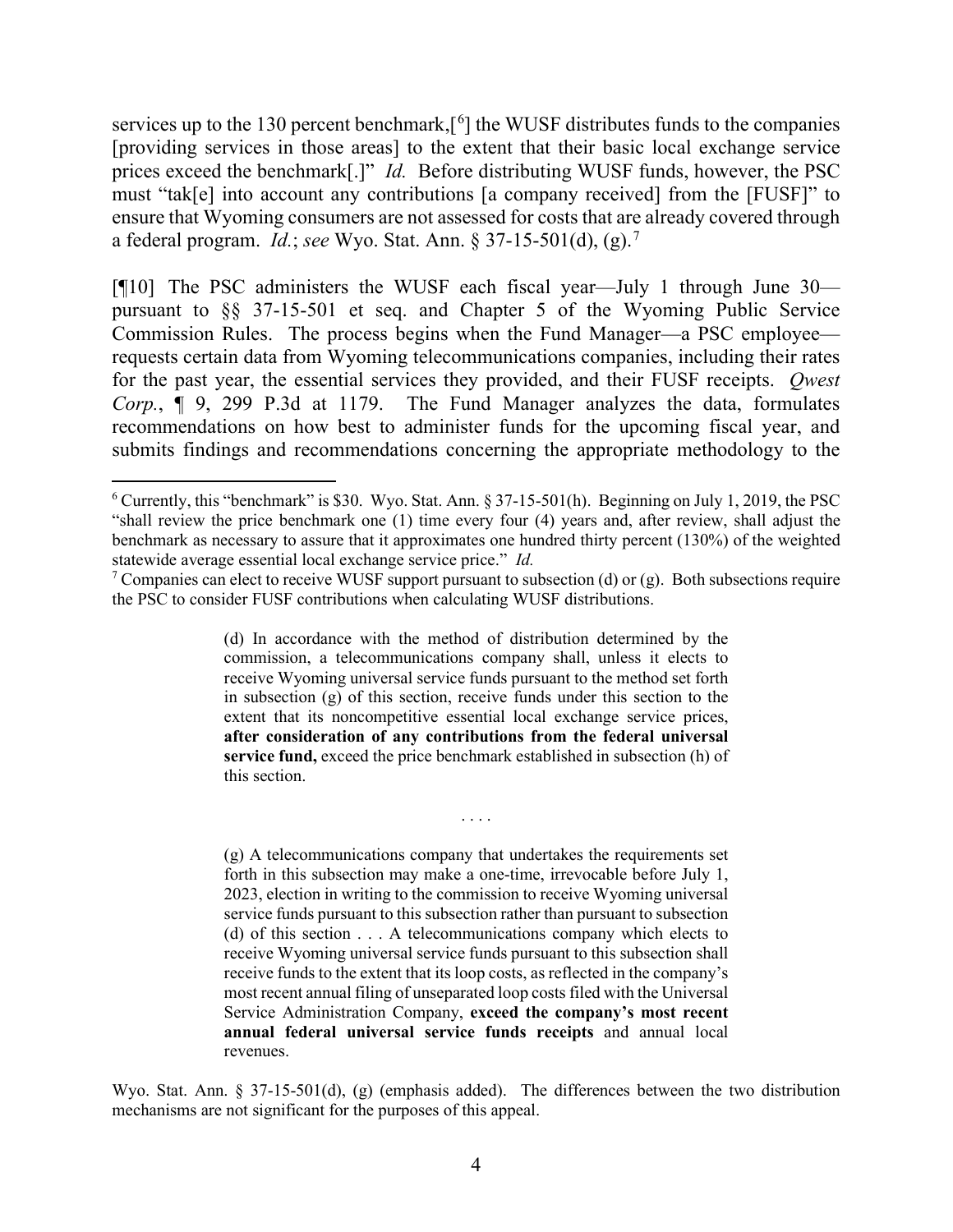PSC. *Id.* When the PSC receives the Fund Manager's report, it must "set[] a hearing and provide[] notice to the companies that they may appear and comment on the [F]und [M]anager's findings and recommendations." *Id.*; *see* Wyo. Stat. Ann. § 37-15-501.

[¶11] The PSC must annually determine "the method by which the contributions shall be calculated, collected and distributed." Wyo. Stat. Ann. § 37-15-501(b); Wyoming Public Service Commission Rules, Chapter 5. In doing so, it may simply rely on the Fund Manager's recommendations and any comments received. *See Qwest Corp.*, ¶ 9, 299 P.3d at 1179; Wyo. Stat. Ann. § 37-15-501. Or, if requested, the PSC must hold a contested case hearing to receive evidence and hear argument. *Qwest Corp.*, ¶¶ 1, 29–30, 299 P.3d at 1177, 1183. The method selected must be "fair" and "promote the emergence of competition in providing local exchange service." Wyo. Stat. Ann. § 37-15-501(c).

## **2018 and 2020 Administrative Proceedings**

[¶12] During the 2018 administrative process, the PSC considered whether A-CAM I receipts should be considered "contributions from the [FUSF]" for purposes of calculating WUSF fund distributions for the 2018-2019 fiscal year. At that time, only Union, and one other company who is not a party to this appeal, received A-CAM I funds. The Fund Manager's report recommended that the PSC should not consider A-CAM I receipts "contributions from the FUSF." At a public hearing, Union generally agreed with the Fund Manager, and the Rural Companies disagreed. No telecommunications company requested a contested case hearing. Consequently, relying on the representations of the Fund Manager in her report, public comment, and analysis and recommendations from PSC staff, the PSC issued an order summarily concluding it would not consider A-CAM I receipts as FUSF contributions when calculating WUSF distributions.

[¶13] The Fund Manager's April 2020 report for the 2020-2021 fiscal year explained that, because more companies were receiving A-CAM support, the continued exclusion of those funds from WUSF calculations "would significantly increas[e] both the potential distribution amounts under Wyo. Stat. § 37-15-501(d), and the imputed benchmark rate, which [would] in turn drive[] an increased assessment rate." The report analyzed several potential methods for considering A-CAM support and recommended a method that considered 25 percent of each company's A-CAM receipts as FUSF contributions. After receiving the report, the PSC initiated its WUSF docket, set a hearing for May 5, and issued a notice setting procedural deadlines.

[¶14] The Rural Companies submitted written comment in favor of treating A-CAM receipts as FUSF contributions and Union filed a motion to enforce the 2018 order and strike the Rural Companies' comments as inconsistent with that order. On May 5, the PSC denied Union's motion, adopted the Fund Manager's recommended methodology on an interim basis, and welcomed "requests for a contested case hearing" on the issue.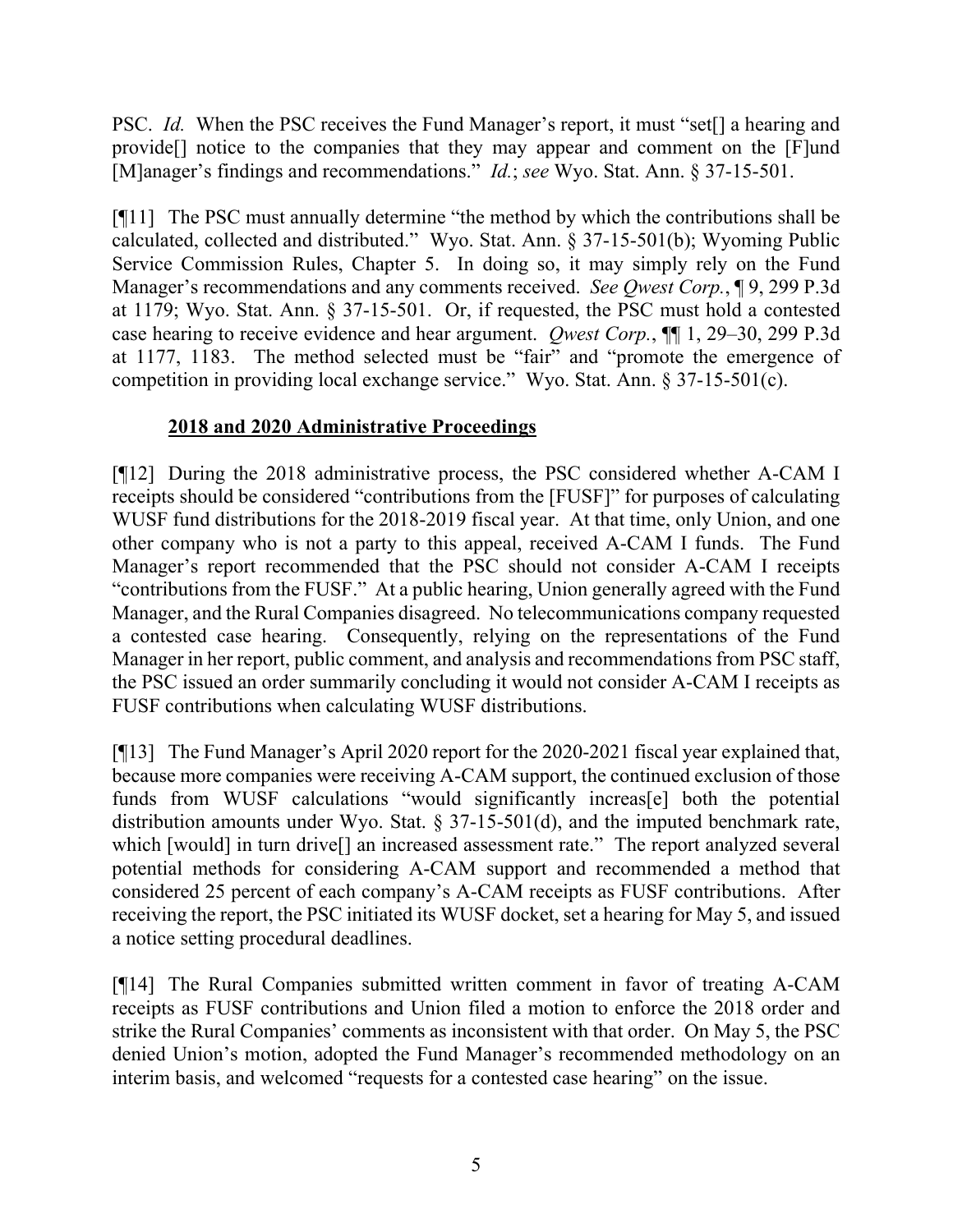[¶15] Union and the Rural Companies each filed motions to intervene and requested a contested case hearing. The PSC granted the motions. After a lengthy prehearing process involving discovery, the exchange of written testimony, and a first and second amended report from the Fund Manager, the PSC held an exhibit conference and a formal contested case hearing on November 19, 2020.

[¶16] At the exhibit conference, Union and the Rural Companies introduced exhibits in support of their proposed alternative methodologies for dealing with A-CAM receipts. Union objected to the Rural Companies' Exhibits 301 through 314, which consisted of reports Union had filed with various regulatory agencies, as irrelevant and unduly repetitious. The hearing examiner admitted the exhibits over Union's objection.

[¶17] At the hearing, the PSC heard the parties' arguments and witnesses' testimony. Union objected to Donald Jackson's oral testimony, arguing it went beyond the scope of his pre-filed testimony. The hearing examiner allowed the testimony.

[¶18] At the PSC's request, the parties filed post-hearing briefs in December. Union remained steadfast that the PSC's 2018 decision was binding, and the PSC could not now consider A-CAM I receipts when calculating WUSF distributions. Union argued that A-CAM II differed from A-CAM I and Revised A-CAM I and therefore the PSC could treat funds from only A-CAM II as FUSF contributions. Accordingly, Union urged the PSC to adopt the Fund Manager's Analysis 10, under which a portion of the Rural Companies' A-CAM II receipts would be considered FUSF contributions when calculating WUSF distributions, but Union's Revised A-CAM I receipts would not be considered FUSF contributions and its WUSF distribution would remain unchanged.

[¶19] The Rural Companies argued that the 2018 order was not binding because it only applied to the 2018-2019 fiscal year. They also maintained that the A-CAM programs served the same core purpose—"supporting the provision, maintenance, and operation of a voice and broadband-capable network in high-cost areas"—and therefore should be treated the same when calculating WUSF distributions. The Rural Companies advocated for either of two methodologies set forth in their Exhibits 322 and 323, each of which considered a portion of any A-CAM funding a company received to be FUSF contributions.

[¶20] After holding public deliberations in December, the PSC issued its order in January 2021. First, it concluded it was not bound by its 2018 order because new facts were in issue in 2020 and the 2018 order only applied to the 2018-2019 fiscal year. Then, it adopted the methodology proposed in the Rural Companies' Exhibit 323 (Methodology 323), finding that it was "the most appropriate methodology to account for A-CAM funds," because it was "A-CAM and Wyoming centric, while also meeting the critically important statutory policy goals of being equitable, predictable, and transparent."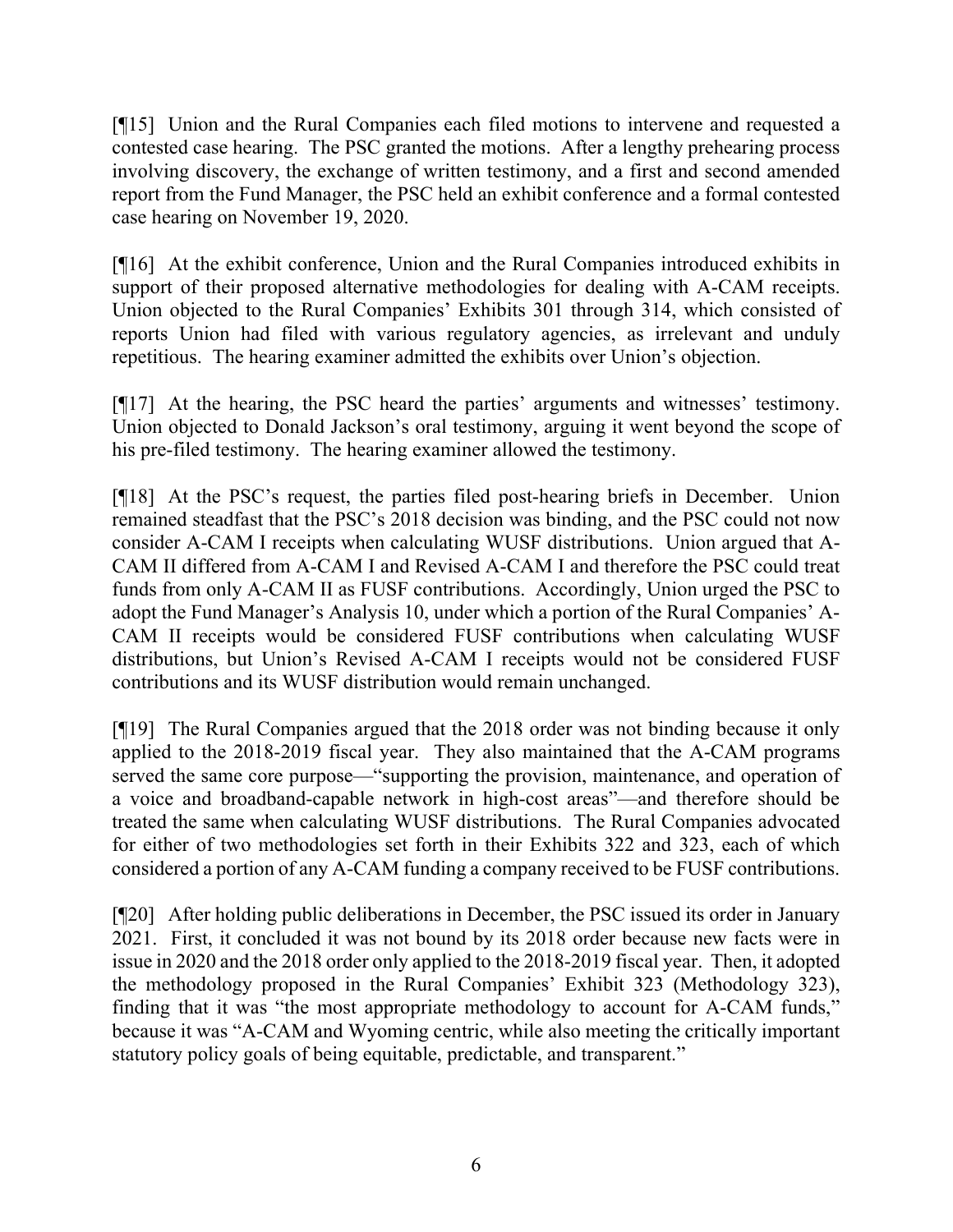[¶21] The PSC denied Union's request for rehearing. This appeal comes to us on certification pursuant to W.R.A.P. 12.09.

#### *DISCUSSION*

### *I. The PSC was not collaterally estopped from adopting a WUSF calculation methodology that considered A-CAM funds to be FUSF contributions.*

[¶22] As noted above, the PSC is required to administer the WUSF annually based on recommendations from the Fund Manager and comments or evidence submitted by Wyoming companies and PSC staff. *See* Wyo. Stat. Ann. § 37-15-501(e)(ii), (g) (discussing "distributions from the universal service fund in any fiscal year" and "annual" filings, receipts, and revenues); *see also* Wyoming Public Service Commission Rules ch. 5 (4/16/18). Accordingly, the PSC's 2018 order specifically stated that "[t]he purpose of this proceeding is to establish a final WUSF assessment level for the twelve-month period beginning July 1, 2018, pursuant to Chapter 5, Section 3(b) of the Commission's Rules." Union nevertheless argues that collateral estoppel applies in this case and bars the PSC's 2021 ruling. $8$ 

[¶23] Union asserts that because the PSC determined that A-CAM I receipts would not be considered FUSF contributions for the purposes of calculating WUSF distributions in 2018, collateral estoppel precluded the PSC from adopting a WUSF calculation methodology that treats a portion of each company's A-CAM receipts as FUSF contributions for the 2020-2021 WUSF fiscal year. The PSC rejected this argument and concluded it was not bound by its 2018 order. We review the application of collateral estoppel de novo. *Mattheis v. Mulligan*, 2021 WY 14, ¶ 10, 479 P.3d 1213, 1217 (Wyo. 2021) (citing *In re Robert & Irene Redland Family Tr., Dated Aug. 10, 1989*, 2019 WY 17, ¶ 15, 435 P.3d 349, 356 (Wyo. 2019)).

<span id="page-8-0"></span><sup>&</sup>lt;sup>8</sup> Union also discusses the doctrine of res judicata and asserts that the PSC's 2018 ruling was legal precedent, thus alluding to the doctrine of stare decisis. Because Union does not present cogent argument or citation to authority supporting the application of either of these doctrines, we decline to address them. *See Reyes v. State*, 2022 WY 41, ¶ 27, 505 P.3d 1264, 1271 (Wyo. 2022) (citing *Silva v. State*, 2014 WY 155, ¶ 7, 338 P.3d 934, 936 (Wyo. 2014)).

Additionally, Union suggests that the PSC engaged in statutory interpretation in its 2018 order when it decided not to consider A-CAM funds "contributions from the FUSF" for the 2018-2019 WUSF fiscal year. The PSC summarized the PSC staff's statutory analysis in its 2018 order, but it did not adopt or incorporate that analysis into its decision or engage in any independent statutory analysis. Instead, it summarily concluded that A-CAM I funds would not be considered contributions from the FUSF for the 2018-2019 WUSF fiscal year. That conclusion must be considered in the context of the 2018 proceedings, which did not include a contested case hearing and occurred before A-CAM was revised and participation in the various A-CAM programs became more widespread. *See supra* ¶ 12, *infra* ¶¶ 28–29.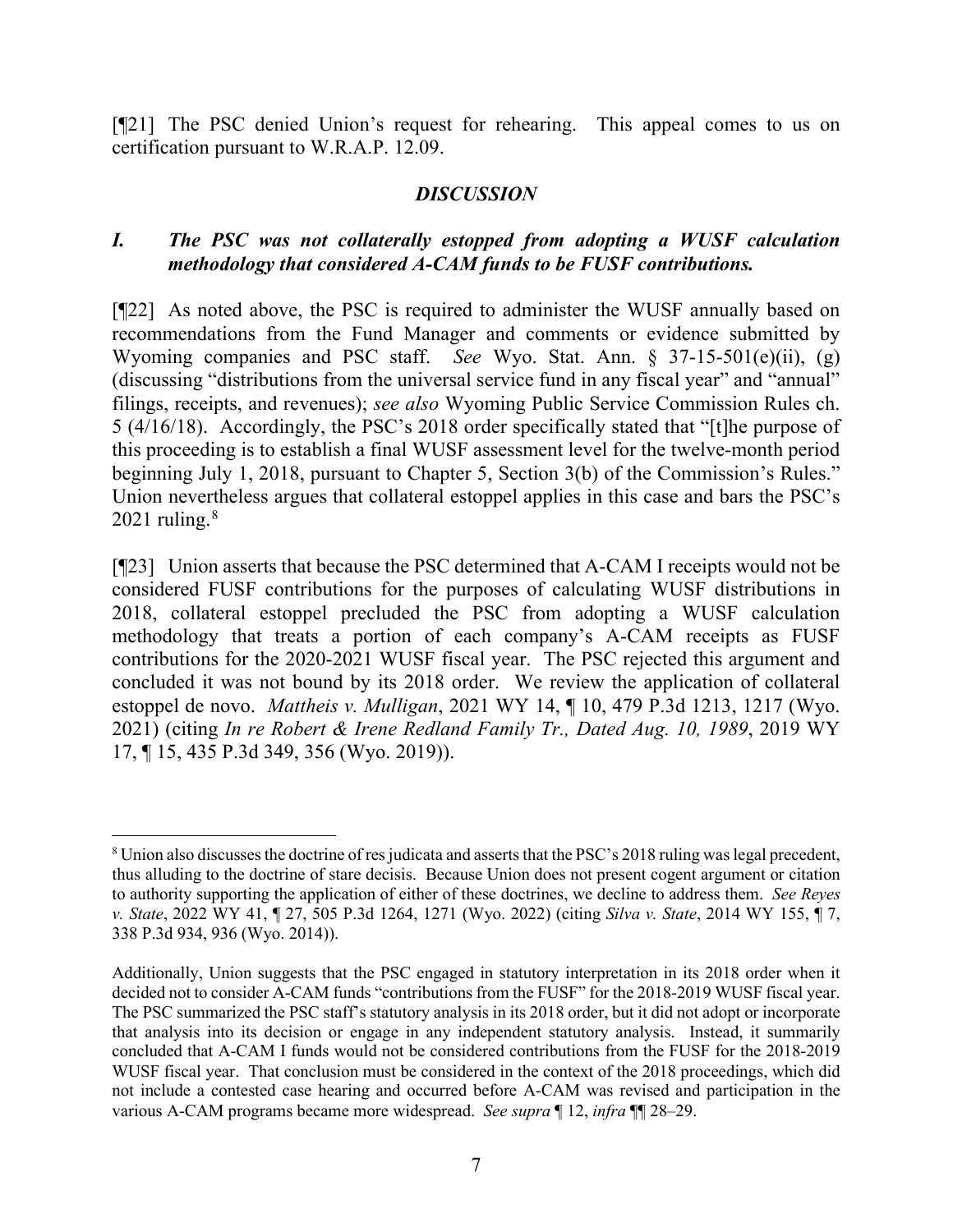[¶24] Collateral estoppel bars parties from relitigating "previously litigated issues and is a principle of law that generally applies to issues adjudicated before an administrative agency." *Lower v. Peabody Powder River Servs., LLC*, 2020 WY 33, ¶ 14, 459 P.3d 443, 447 (Wyo. 2020) (citation omitted); *see also Slavens v. Bd. of Cty. Comm'rs for Uinta Cty.*, 854 P.2d 683, 685–86 (Wyo. 1993) (explaining that collateral estoppel applies in the administrative context). Collateral estoppel bars consideration of an issue when four elements are satisfied:

> (1) the issue decided in the prior proceeding must be identical to the issue presented in the present action; (2) the prior proceeding must have resulted in a judgment on the merits; (3) the party against whom collateral estoppel is asserted must have been a party to or in privity with a party to the prior adjudication; and (4) the party against whom collateral estoppel is asserted must have had a "full and fair opportunity to litigate the issue in the prior proceeding."

*Mattheis*, ¶ 13, 479 P.3d at 1217–18 (quoting *Casiano v. State ex rel. Wyo. Dep't of Transp.*, 2019 WY 16, ¶ 10, 434 P.3d 116, 120 (Wyo. 2019)).

[¶25] Determining whether collateral estoppel applies requires that we "compare the prior adjudication with the present action." *Id.* ¶ 14, 479 P.3d at 1218 (citation omitted); *see also In re Adoption of ADA*, 2006 WY 49, ¶ 12, 132 P.3d 196, 201 (Wyo. 2006) (explaining that collateral estoppel requires comparing the prior and present actions); 1A Stuart M. Speiser et al., *The American Law of Torts* § 5:24 (Mar. 2020 Update) ("In applying the doctrine of collateral estoppel, the court must ascertain the issues necessarily decided by the prior judgment and determine which of those issues, if any, are germane to the present litigation.").

[¶26] A comparison of the 2018 and 2020 PSC proceedings reveals that the issues in the two actions were not identical. In 2018 the PSC determined whether two companies' 2017 A-CAM I receipts should be considered FUSF contributions when calculating WUSF support for the 2018-2019 WUSF fiscal year. The PSC did not attempt to revisit or change that specific ruling in the recent proceedings. Instead, the PSC more recently considered the issue of whether a portion of the 2019 Revised A-CAM I and A-CAM II support received by eight Wyoming companies should be treated as FUSF contributions when calculating WUSF support for the 2020-2021 WUSF fiscal year. Because the issues considered by the PSC in the two proceedings were not identical, collateral estoppel does not apply. *See Taylor v. State, ex rel., Wyo. Workers' Safety and Comp. Div.*, 2010 WY 76, ¶¶ 16–20, 233 P.3d 583, 587–88 (Wyo. 2010) (concluding collateral estoppel did not apply because "[t]he issue determined in 1998 was whether Mr. Taylor's chiropractic treatment . . . was related to the 1991 work injury[,]" while the later litigation "determined whether Mr. Taylor's treatment in 2007 was related to the 1991 work injury").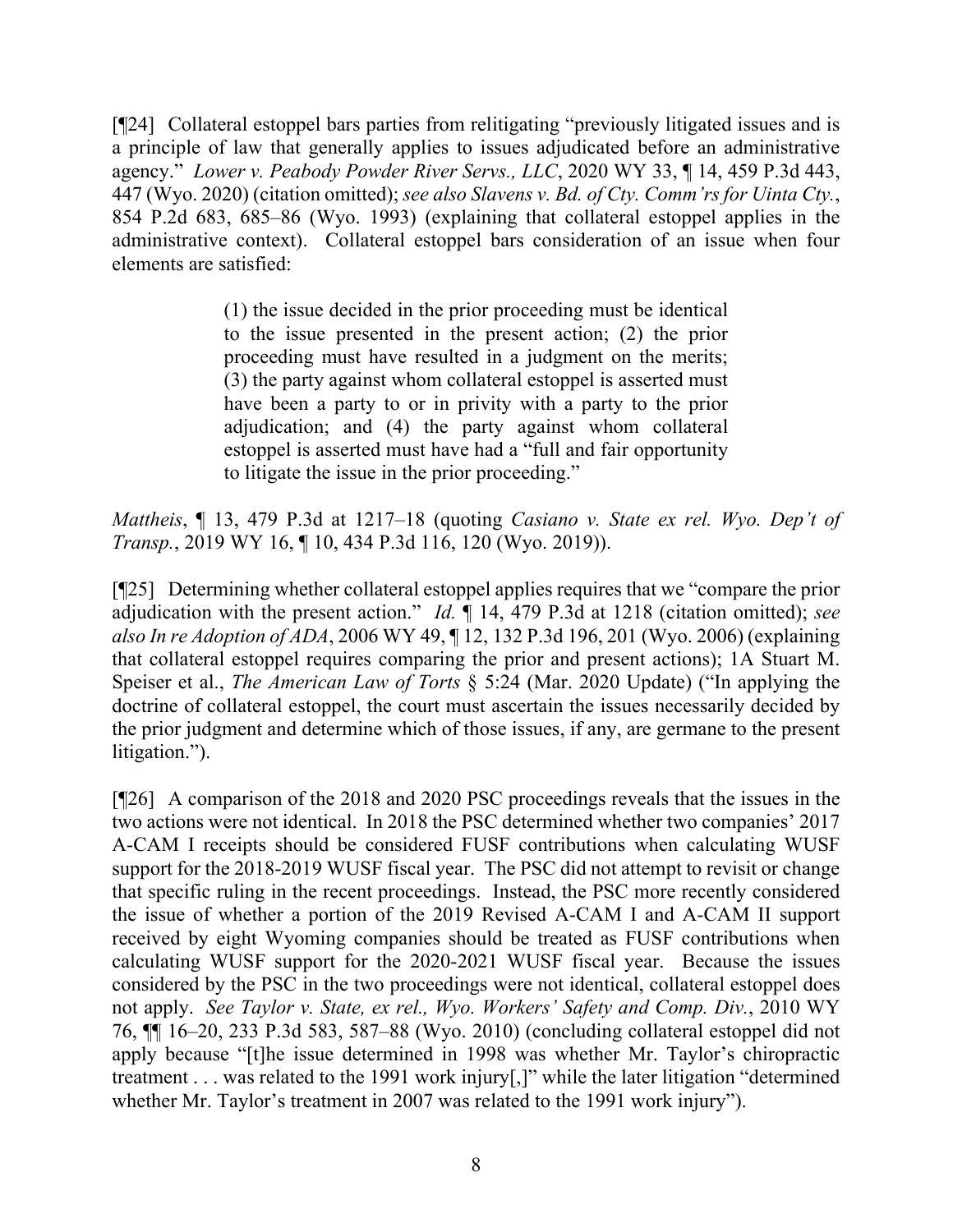[¶27] Furthermore, we have held that collateral estoppel will not apply when the essential facts have changed since the first adjudication. *See Worman v. Carver*, 2002 WY 59, ¶ 22, 44 P.3d 82, 88 (Wyo. 2002) ("[C]hanges in facts essential to a judgment will render collateral estoppel inapplicable in a subsequent action raising the same issues." (quoting *Montana v. United States*, 440 U.S. 147, 159, 99 S.Ct. 970, 976, 59 L.Ed.2d 210 (1979))); *Albretch v. Zwaanshoek Holding En Financiering, B.V.*, 816 P.2d 808, 814 (Wyo. 1991) (collateral estoppel does not apply "if the facts have changed since the previous suit") (citation omitted)); *Osborn v. Manning*, 798 P.2d 1208, 1211 (Wyo. 1990); *see also* 50 C.J.S. *Judgments* § 1043, Westlaw (database updated Mar. 2022) ("The estoppel of a judgment extends only to the facts in issue as they existed at the time the judgment was rendered, and does not prevent a reexamination of the same questions where in the interval the facts have changed[.]").

[¶28] The facts and circumstances—specifically, the number of companies utilizing A-CAM programs, the versions of A-CAM programs available, and the impact of excluding A-CAM funds from the WUSF calculations—had changed significantly during the interim between the 2018 and 2020 proceedings. During the 2018 proceedings, only A-CAM I was in existence, and only Union and one other Wyoming company received A-CAM I funding. That year, the Fund Manager recommended the PSC adopt a WUSF calculation methodology that did not consider A-CAM funds. The Fund Manager opined that this would not negatively impact the benchmark price paid by rural customers or the assessment rate imposed on companies, and passed on to customers, to fund the WUSF. When the PSC adopted the recommended methodology, the benchmark price remained \$30 and the assessment rate was 1.7 percent.

[¶29] By April 2020, however, at least eight Wyoming companies were receiving A-CAM support. Union and one other company had switched from A-CAM I to Revised A-CAM I, and almost all of the Rural Companies had elected A-CAM II. During the 2020 proceedings, the Fund Manager recommended that the PSC should begin considering a portion of the A-CAM funds each company received as FUSF contributions. The Fund Manager cautioned that not doing so "would significantly increase" the WUSF distribution amounts, the benchmark rate, and in turn, the assessment rate. The Fund Manager submitted calculations demonstrating that continuing to ignore all A-CAM support in WUSF calculations would result in a benchmark price of \$37 and an assessment rate of 2.5 percent. In effect, consumers could pay a higher fee on their bills, and companies would receive duplicative funding.

[¶30] This different set of facts and circumstances precludes the application of the doctrine of collateral estoppel and highlights the importance of the PSC's annual review of the WUSF methodology. *See Sinclair Oil Corp. v. Wyo. Pub. Serv. Comm'n*, 2003 WY 22, ¶ 9, 63 P.3d 887, 893 (Wyo. 2003) (the "PSC is required to give paramount consideration to the public interest in exercising its statutory powers to regulate and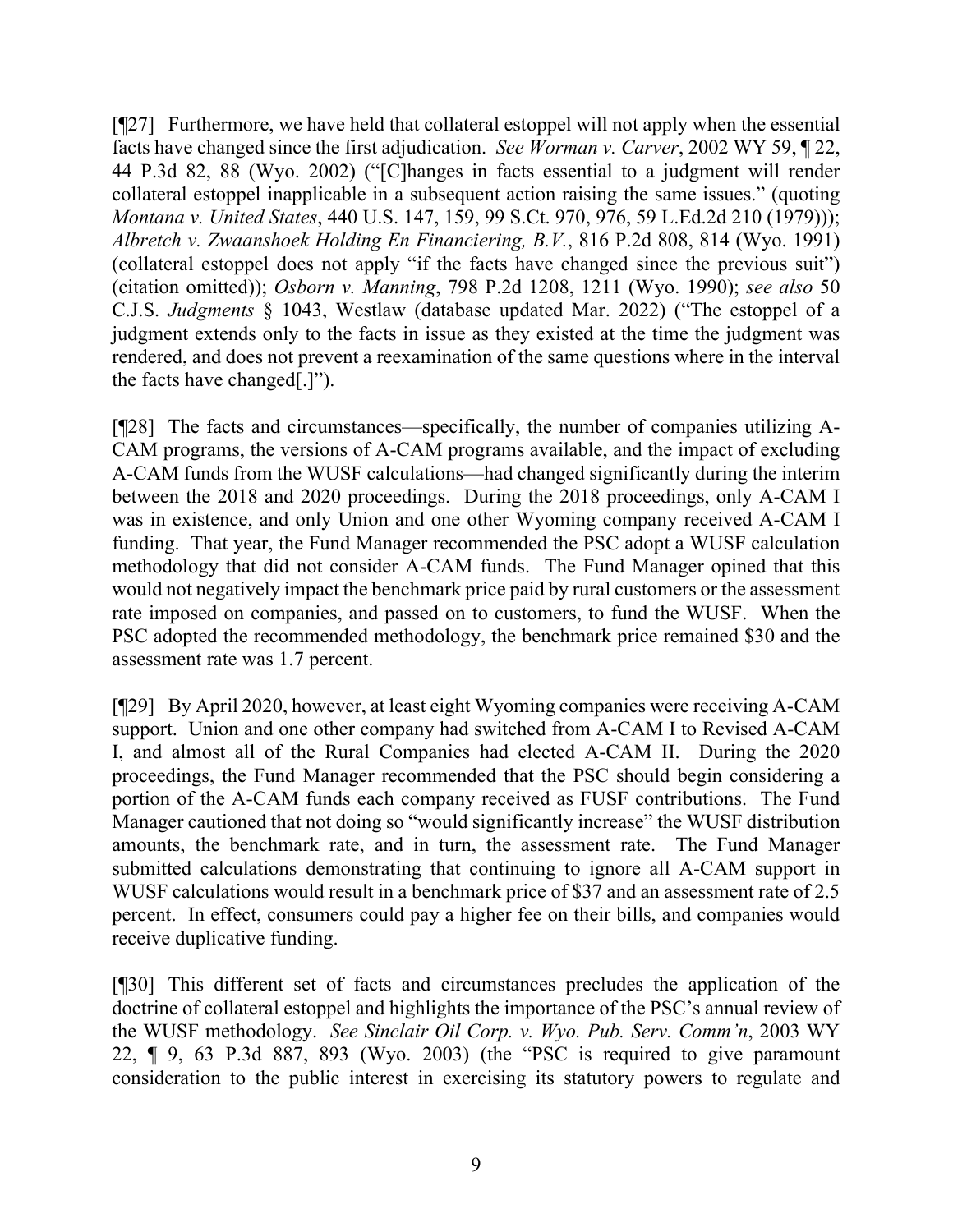supervise public utilities" (citing *Tri Cty. Tel. Ass'n, Inc. v. Pub. Serv. Comm'n*, 11 P.3d 938, 941 (Wyo. 2000)).

[¶31] In sum, we conclude the nature of the PSC's annual WUSF review, the lack of identical issues between the proceedings, and the change in facts and circumstances essential to the PSC's rulings all preclude the application of collateral estoppel in this case.

## *II. The PSC's 2021 order is lawful under Wyo. Stat. Ann. § 16-3-114(c).*

[¶32] We review an administrative agency's decision certified to this Court pursuant to W.R.A.P. 12.09 under the standards set forth in the Wyoming Administrative Procedure Act. *Exaro Energy III, LLC v. Wyo. Oil & Gas Conservation Comm'n*, 2020 WY 8, ¶ 9, 455 P.3d 1243, 1248 (Wyo. 2020) (citation omitted). In relevant part, that act provides:

> (c) To the extent necessary to make a decision and when presented, the reviewing court shall decide all relevant questions of law, interpret constitutional and statutory provisions, and determine the meaning or applicability of the terms of an agency action. In making the following determinations, the court shall review the whole record or those parts of it cited by a party and due account shall be taken of the rule of prejudicial error. The reviewing court shall:

> > . . . .

(ii) Hold unlawful and set aside agency action, findings and conclusions found to be:

(A) Arbitrary, capricious, an abuse of discretion or otherwise not in accordance with law;

. . . .

(E) Unsupported by substantial evidence in a case reviewed on the record of an agency hearing provided by statute.

Wyo. Stat. Ann. § 16-3-114(c) (LexisNexis 2021).

[¶33] When the parties submit evidence at a contested case hearing, we start by applying the substantial evidence standard of review to fact findings. *See Reichenberg v. State ex rel. Dept. of Workforce Servs.*, 2022 WY 36, ¶ 28, 506 P.3d 732, 741 (Wyo. 2022) (citing *Ross v. State ex rel. Dept. of Workforce Servs.*, 2022 WY 11, ¶ 9, 503 P.3d 23, 28 (Wyo. 2022)). However, even if the record "contains sufficient evidence to support the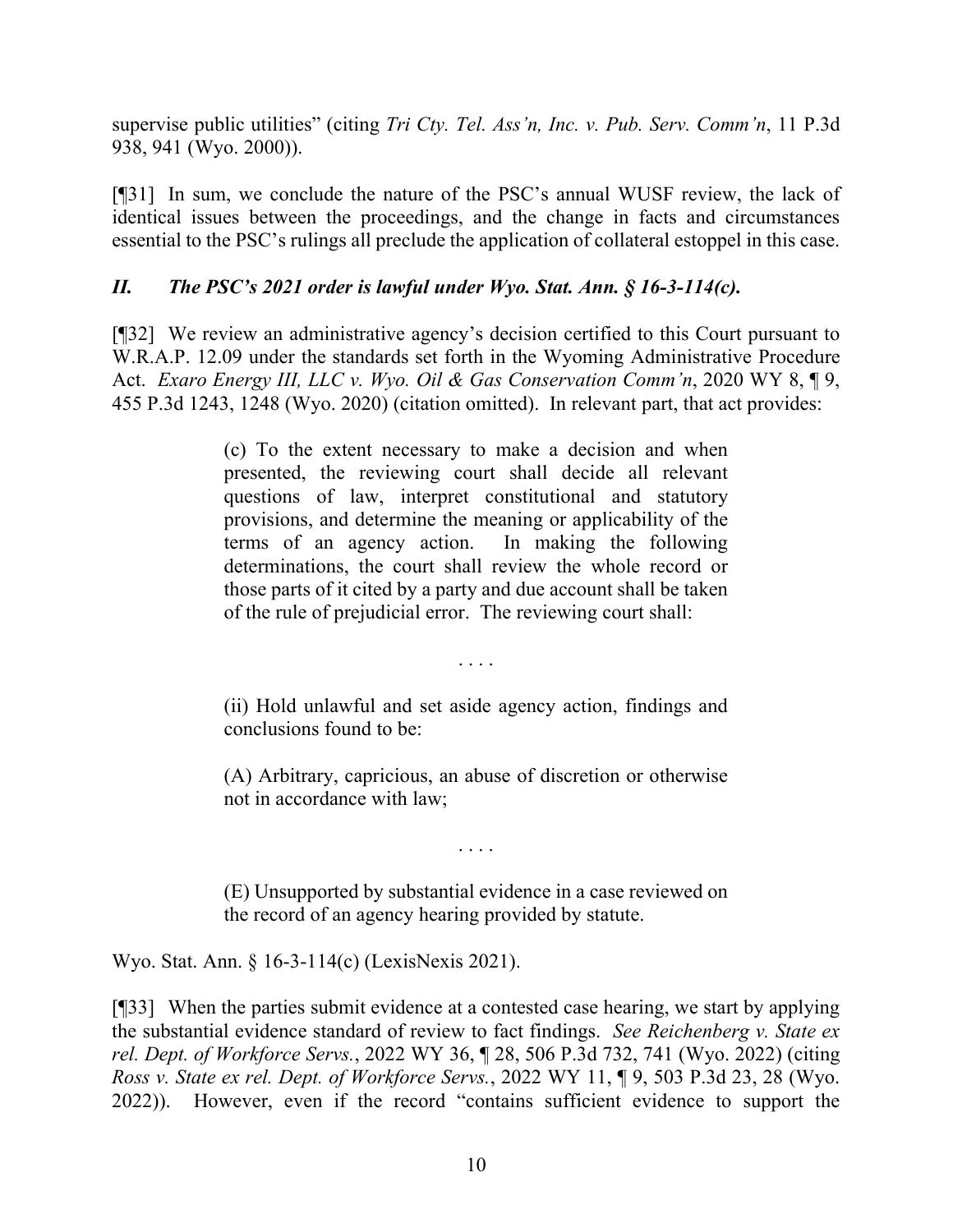administrative decision under the substantial evidence test," we still apply "the arbitraryand-capricious standard as a 'safety net' to catch other agency action that may have violated the Wyoming Administrative Procedures Act." *Id.* ¶ 29, 506 P.3d at 742 (quoting *Mirich v. State ex rel. Bd. of Trs. of Laramie Cty. Sch. Dist. Two*, 2021 WY 32, ¶ 16 n.4, 481 P.3d 627, 633 n.4 (Wyo. 2021)). We review "conclusions of law de novo and affirm only if [they] are in accordance with the law." *Id.* ¶ 30, 506 P.3d at 742 (quoting Wyo. Stat. Ann.  $\S$  16-3-114(c)(ii)(A)). We note in applying this standard, that Union does not challenge the adopted methodology's compliance with the Wyoming Telecommunications Act's Universal Service Fund provisions, Wyo. Stat. Ann. §§ 37-15-501 and -502.

### **A. The order is supported by substantial evidence.**

[¶34] "Substantial evidence is relevant evidence which a reasonable mind might accept in support of the agency's conclusions." *Painter v. Hallingbye*, 2021 WY 78, ¶ 11, 489 P.3d 684, 689 (Wyo. 2021) (quoting *Exaro Energy*, ¶ 10, 455 P.3d at 1248). "It is more than a scintilla of evidence." *Id.* (quoting *Exaro Energy*, ¶ 10, 455 P.3d at 1248). "[O]ur review turns on whether the agency could reasonably conclude as it did, based on the evidence before it—not whether we agree with the outcome." *Id.* (citing *Mirich*, ¶ 16, 481 P.3d at 633). Under this limited review, "the judicial function is exhausted when we can find from the evidence a rational view for the conclusions of the PSC." *Sinclair*, ¶ 9, 63 P.3d at 893 (citing *Tri Cty.*, 11 P.3d at 941). The burden is on the party challenging the agency decision to establish that the decision is not supported by substantial evidence. *Union Tel. Inc. v. Wyo. Pub. Serv. Comm'n*, 821 P.2d 550, 557 (Wyo. 1992) (citation omitted).

[¶35] Instead of demonstrating a lack of record evidence to support the PSC's findings, Union advocates consideration of its own evidence and the relative merits of Analysis  $8.9$  $8.9$ To the extent Union argues that the PSC's ruling is not supported by substantial evidence because (1) its explanation is conclusory, (2) the PSC never addressed some of Union's concerns about Methodology 323, and (3) Methodology 323's "tier adjustments are wholly unsupported by any testimony or workpaper," we conclude its arguments do not reflect or apply the well-settled substantial evidence standard of review stated above. Our analysis of whether the evidence provides a rational basis for the PSC's two key conclusions follows.

### **i. Substantial evidence supports the PSC's decision to treat a portion of A-CAM funds as FUSF contributions.**

[¶36] The PSC rules define "Contributions from the Federal Universal Service Fund" as "funds received from the FUSF as reported to the [PSC] for high cost support mechanisms

<span id="page-12-0"></span><sup>&</sup>lt;sup>9</sup> Going into the contested case hearing, Union supported Analysis 8. During the hearing, however, Union abandoned its support for Analysis 8 in favor of Analysis 10. On appeal, Union argues the PSC should have selected Analysis 8.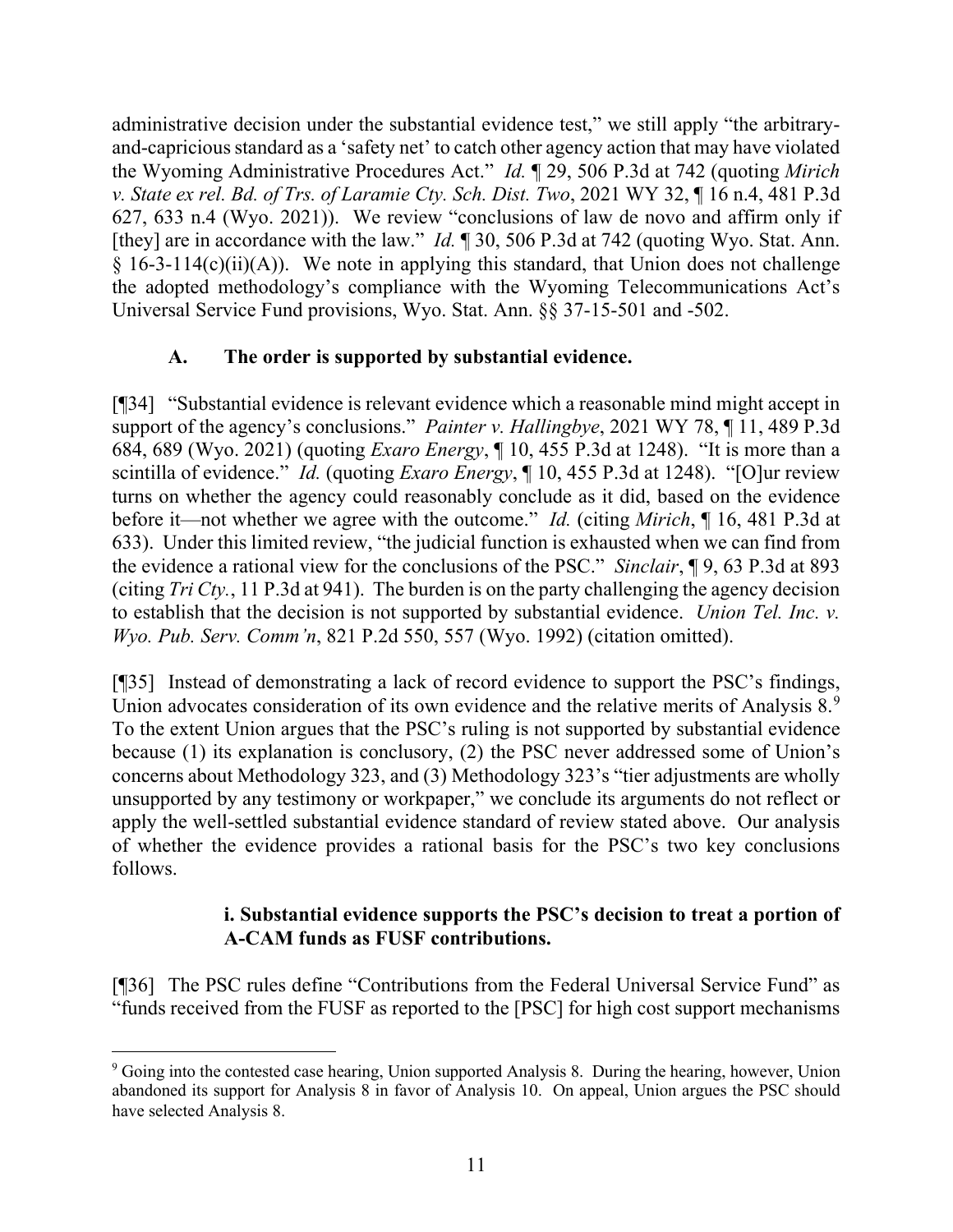that will assist customers located in areas with relatively high rates for noncompetitive essential local exchange service[.]" Wyoming Public Service Commission Rules ch. 5, § 1(c)(i). Thus, whether or not A-CAM funds should be considered FUSF contributions depends on whether A-CAM (1) is a high cost support mechanism, (2) assists customers in noncompetitive areas, and (3) supports essential local exchange service. *See id.* The PSC found that A-CAM met this definition, stating "the purpose of A-CAM as a whole is to assist carriers in providing service in high-cost and non-competitive areas[,] such as providing voice and broadband-capable networks."[10](#page-13-0) This finding is supported by substantial evidence in the record.

[¶37] First, Chris Reno, Union's own witness, testified that the Connect America Fund is "a modernized version of the High Cost FUSF." The Rural Companies' witness, Jason Hendricks, the Chief Government Relations Officer for several of the Rural Companies, testified in both his written and oral testimony that A-CAM "is a federal high cost universal service program," and his written testimony further explained that A-CAM was designed to serve as a replacement for previous high-cost support programs.

[¶38] Second, as far as supporting customers in noncompetitive areas, Mr. Reno's written testimony established that in creating the A-CAM programs, "the FCC hoped to 'spur new broadband deployment in rural areas[.]'" He explained that A-CAM "[s]upport is not available in census blocks where an unsubsidized competitor is [already] providing . . . service." Mr. Hendricks clarified that A-CAM support calculations specifically "eliminate[] certain low-cost and competitive areas from eligibility." And, at the contested case hearing, Michelle Motzkus, of Silver Star Communications, testified that the A-CAM model provides funding that enables companies "to provide noncompetitive voice services at reasonable prices."

[¶39] The final inquiry, whether A-CAM supports essential local exchange service, requires a deeper dive into statutory definitions. As noted above, *see supra* n.4, Wyo. Stat. Ann. § 37-15-103(a)(viii) defines "local exchange service" as "the provision of essential

<span id="page-13-0"></span> $10$  In concluding that a portion of A-CAM support should be considered FUSF contributions for the purpose of calculating WUSF funds, the PSC also found:

The legislative intent expressed in Wyo. Stat. [§]  $37-15-501(a) \&$  (c), is to both promote the emergence of competition and support only noncompetitive essential local exchange services, which requires us to consider a portion of A-CAM, as we have here, in determining the appropriate level of WUSF support to be provided to qualified telecommunications companies. The evidence indicates that a portion of A-CAM supports the same non-competitive essential local exchange services the WUSF is intended to support under the statute. Without consideration of a portion of A-CAM, the assessment paid by customers of all Wyoming telecommunications companies would unnecessarily increase, to replicate a portion of, rather than supplement federal support.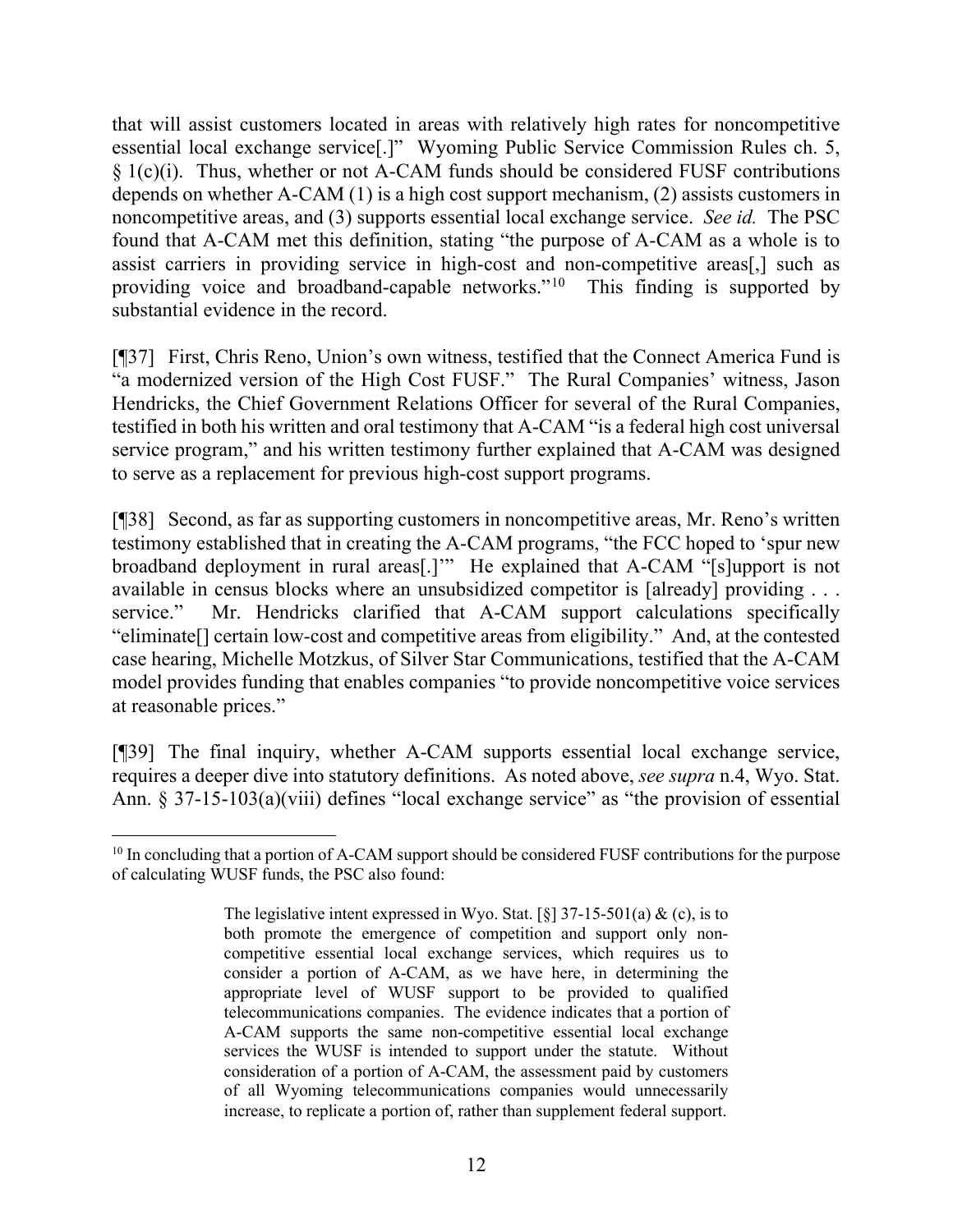telecommunications service within a local exchange area[.]" Subsection (a)(iv) provides an exhaustive list of what qualifies as "essential telecommunications service." Included within that list is "residence or business voice service[,]" *see* § 37-15-103(a)(iv)(B), and, in this regard, the pertinent question during the PSC proceedings was whether A-CAM funds support voice service—an essential local exchange service.

[¶40] Ms. Motzkus testified in both her written testimony and at the hearing that "ACAM funding supports voice and broadband networks[.]" Also at the hearing, Mr. Hendricks explained that when the FCC developed the A-CAM models, it did not remove the requirement that qualifying companies must provide voice services. And, when directly asked whether A-CAM receipts should be considered in WUSF calculations, Jack Walkenhorst, of All West Communications, responded "[y]es, because a carrier who receives ACAM is required to provide voice services and ACAM supports voice services."

[¶41] Collectively, this testimony amounts to more than a scintilla of evidence which a reasonable mind might accept to support the PSC's decision to treat a portion of A-CAM funds as FUSF contributions when calculating WUSF distributions.

### **ii. Substantial evidence supports the PSC's decision to adopt Methodology 323.**

[¶42] Once it determined that A-CAM funds qualify as FUSF contributions for the purposes of calculating WUSF support, the PSC had to determine which calculation methodology was the most appropriate for the 2020-2021 WUSF fiscal year. The PSC ultimately selected Methodology 323, finding that it was "the most appropriate methodology to account for A-CAM funds in making WUSF disbursements" because it was "A-CAM and Wyoming centric, while also meeting the critically important statutory policy goals of being equitable, predictable, and transparent." The record contains substantial evidence to support this finding.

[¶43] Mr. Hendricks, an A-CAM cost model expert, testified that he developed the two methodologies set forth in Exhibits 322 and 323. He explained that after analyzing the other proposed methodologies, he sought to develop one that was A-CAM based, equitable, predictable, transparent, carrier specific, treated similarly situated companies similarly, and which would eliminate each carrier's out of state A-CAM receipts from the WUSF calculations. The other rural companies supported both methodologies.

[¶44] Mr. Hendricks and Nathan Weber, another witness for the Rural Companies, each explained that both methodologies start with a company's specific A-CAM award data accessed through public FCC documents to promote transparency. Then, through a series of calculations both methodologies isolate each company's Wyoming-specific A-CAM funded locations, and further isolate the Wyoming locations that are deemed by the FCC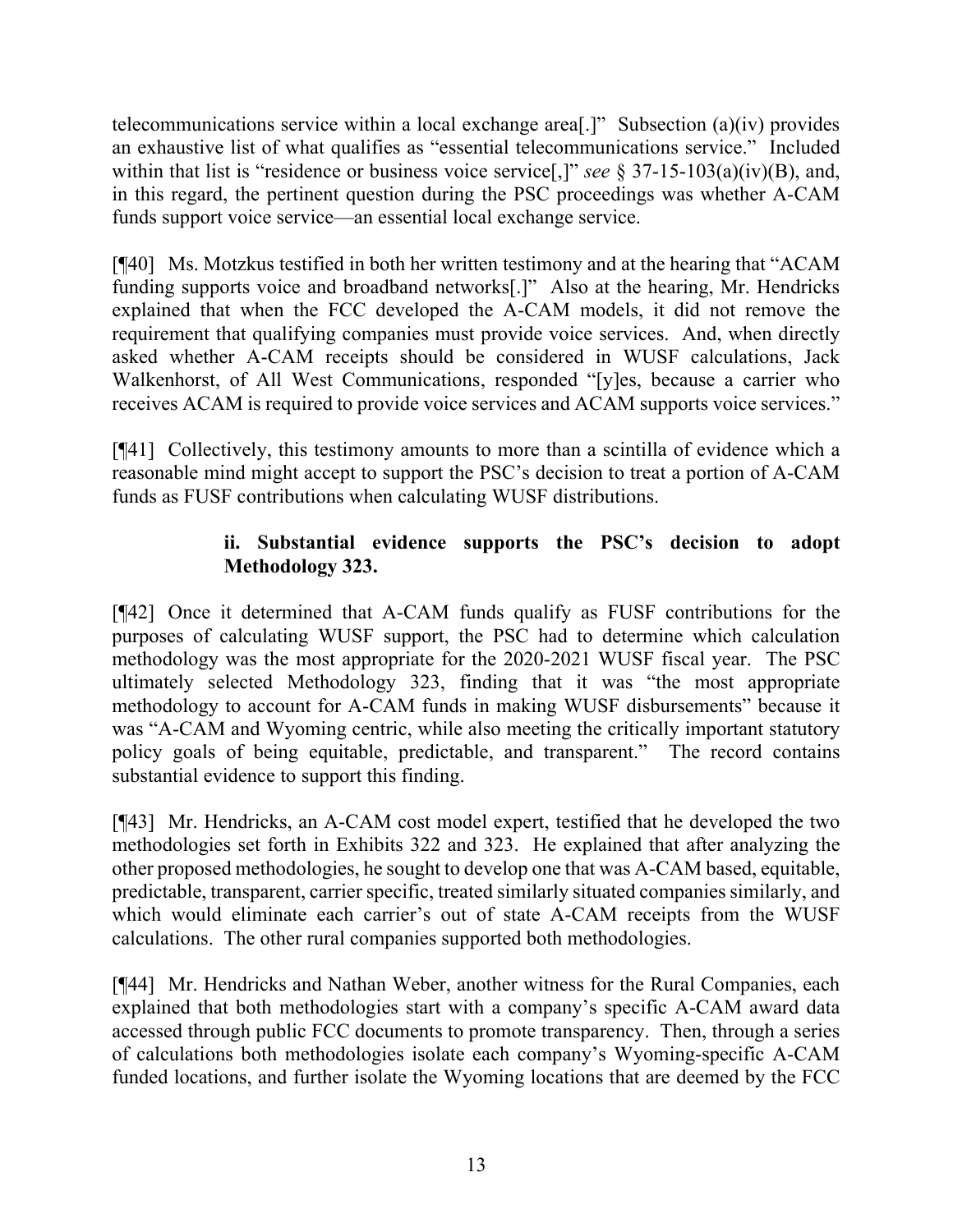to be fully funded.<sup>[11](#page-15-0)</sup> The primary difference between the two methodologies is that while 322 begins with a carrier's full A-CAM receipts (which may include funding for locations in other states), Methodology 323 first isolates each carrier's A-CAM receipts attributable only to Wyoming locations. The methodologies then utilize different ratios— Methodology 323 looks at a company's fully funded A-CAM locations in Wyoming against its total Wyoming A-CAM support amount—to determine each company's allocation tier and that tier is used to calculate the company's WUSF support amount. Because Methodology 323 starts by considering less federal support, it generally produces a smaller FUSF contribution and, therefore, a larger WUSF contribution.

[¶45] Mr. Hendricks' testimony reinforces that Methodology 323 is A-CAM and Wyoming centric as the calculations are designed to isolate those portions of A-CAM funds that support locations in Wyoming that are fully funded by the FCC, and deducts only a portion of that support in its WUSF calculations. His testimony also clearly supports the Commission's findings as to why the methodology was superior to the others presented:

> The Rural Companies' proposed ACAM allocation method is transparent because anyone can access the FCC data used as inputs, see the formulas used in the calculations, and replicate the results. There is nothing hidden in a black box behind the veil of confidentiality. The proposed ACAM allocation methodology is predictable because ACAM recipients will know exactly how much ACAM will count as Federal High Cost Support in WUSF calculations for the foreseeable future. The proposed ACAM allocation methodology is equitable because the same formulas are used for all ACAM recipients and similarly situated companies are treated similarly.

[¶46] Rather than directly challenge the PSC's adoption of Methodology 323 on a substantial evidence basis, Union argues on appeal that Analysis 8 was a more appropriate method for calculating WUSF support. Notably, however, the record reflects that both Union and the Rural Companies criticized Analysis 8 prior to and during the hearing. Union's witness, Douglas Meredith, filed testimony criticizing the calculations upon which Analysis 8 was based. The Rural Companies took issue with the fact that it used inputs and formulas from older FUSF programs as a proxy to determine A-CAM contributions and argued that the older programs had no bearing on A-CAM awards as the programs were based on different concepts and data. Furthermore, the inputs for Analysis 8 were unreliable and not transparent because the financial inputs were company generated and some companies arrived at those inputs based on data they considered proprietary and

<span id="page-15-0"></span><sup>&</sup>lt;sup>11</sup> Fully-funded locations are those considered by the FCC "to have enough support to cover the cost of providing broadband to the locations after ten years."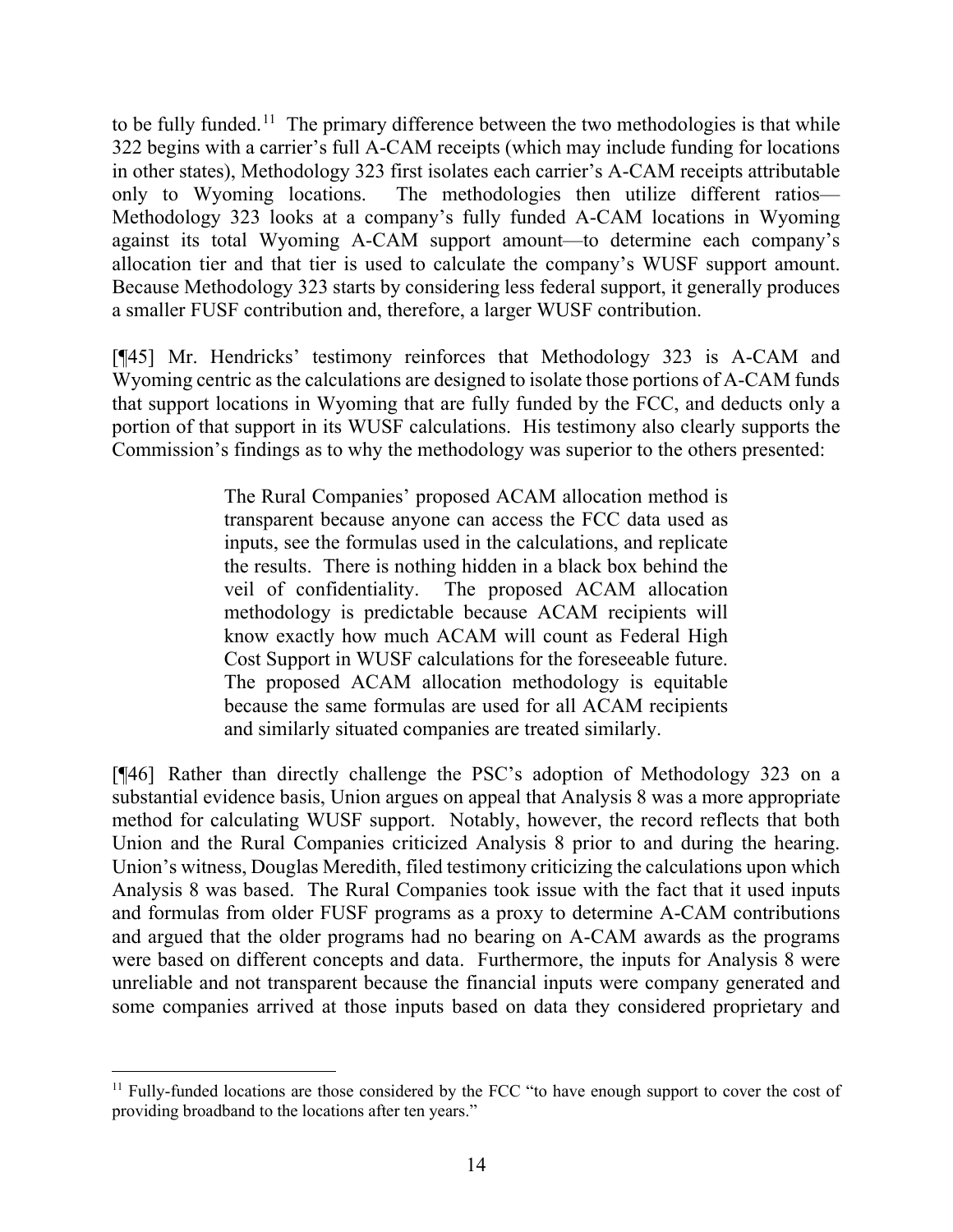confidential. In fact, Union abandoned its support for Analysis 8 during the contested case hearing in favor of analysis 10.

[¶47] There is no question the evidence of record in support of Methodology 323 is substantial and Union failed its burden to prove otherwise.

## **B. The order is not arbitrary and capricious.**

# [**[**48]

The arbitrary and capricious test requires the reviewing court to review the entire record to determine whether the agency reasonably could have made its finding and order based upon all the evidence before it. The arbitrary and capricious standard is more lenient and deferential to the agency than the substantial evidence standard because it requires only that there be a rational basis for the agency's decision.

*Reichenberg*, ¶ 29, 506 P.3d at 742 (quoting *Matter of Worker's Compensation Claim of Vinson*, 2020 WY 126, ¶ 27, 473 P.3d 299, 309 (Wyo. 2020)). This standard "is not meant to apply to true evidentiary questions." *Id.* (quoting *McIntosh v. State ex rel. Wyo. Workers' Safety & Comp. Div.*, 2013 WY 135, ¶ 31, 311 P.3d 608, 616 (Wyo. 2013)). It instead applies "when, for example, the agency failed to admit testimony or other evidence that was clearly admissible, or failed to provide appropriate findings of fact or conclusions of law." *Id.* (quoting *McIntosh*, ¶ 31, 311 P.3d at 616).

[¶49] Union asserts the PSC's decision to adopt Methodology 323 is arbitrary and capricious in several ways. Mostly, Union argues the decision is arbitrary because it ignored the PSC's 2018 order. We disagree. We have already concluded that the PSC was not collaterally estopped from changing the methodology it adopted in 2018, and that substantial evidence supported both the PSC's finding that A-CAM receipts could be considered FUSF contributions and its adoption of Methodology 323. Consequently, we can easily conclude that the record provides a rational basis for the PSC's decision. The fact that Union's WUSF contribution will be reduced as a result of the PSC's 2021 decision does not render that decision arbitrary and capricious.

[¶50] Union further asserts Methodology 323 is arbitrary and capricious in a handful of other, more narrow arguments. We address each of Union's arguments in turn.

[¶51] Union first argues that Methodology 323 does not take into account that Union receives A-CAM support based on all of the locations the company serves including those outside of Wyoming. This assertion is patently incorrect, as the record demonstrates that Methodology 323 was specifically designed to remove funding associated with companies'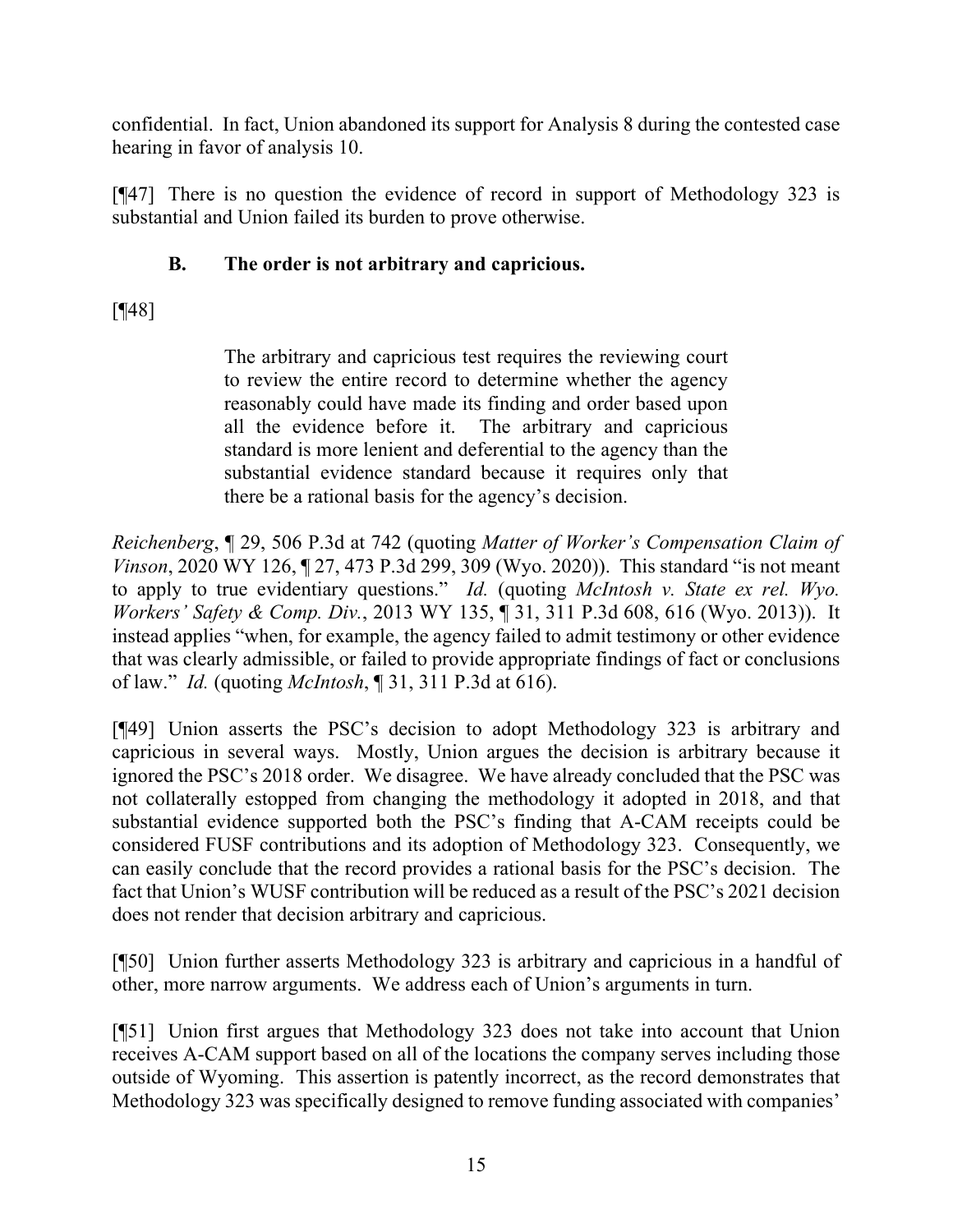locations outside of Wyoming for each company in exactly the same manner. In fact, the PSC rationally based its decision, in part, on that particular aspect of Methodology 323.

[¶52] Second, Union contends that this methodology fails to acknowledge that costs vary among different A-CAM funded locations. Here again, the record does not support Union's contention. Mr. Hendrick's testimony explained how Methodology 323 accounts for those differences:

> I fully acknowledge that costs per location in ACAM differ. As previously discussed, very low-cost locations are excluded from ACAM eligibility and very high cost locations receive capped support. In between are the fully funded locations that have variations in ACAM-calculated costs per location between \$52.50 and \$252.50 in non-tribal areas. The costs to serve these locations in the real world will also vary between the locations, as well as between what ACAM estimates and what the costs will actually be to serve these locations. Carriers knew this when they chose ACAM. However, the FCC provided flexibility for companies to choose which locations to serve within the eligible areas and flexibility on the technology to meet the buildout requirements. So, even if the [PSC] were to have access to the confidential ACAM cost-perlocation calculations (which it does not), that doesn't mean those are the costs that companies will actually incur to serve the locations. In addition, the [PSC] has no way to know what locations a carrier will choose to serve. The best we can do is use the aggregate support amounts calculated for fully funded eligible locations to determine what the FCC has chosen to pay companies to meet their buildout requirements. That is exactly what the Rural Companies have done in our proposed [Methodology 323].

[¶53] Union next claims that Methodology 323 treats the different types of A-CAM support the same, even though some A-CAM II recipients received earlier funding for the same locations A-CAM II now supports and this methodology essentially allows those companies to double dip into federal funds for the same locations. Several of the Rural Companies' representatives testified that this was not true. Mr. Hendricks testified that

> [o]nce the Range Companies elected ACAM II in 2019, they began receiving ACAM support and the funding they initially received in 2019 under those old historic programs was "truedup" to zero through offsets to the ACAM II receipts. Thus, there was not and is not double recovery of Range's previous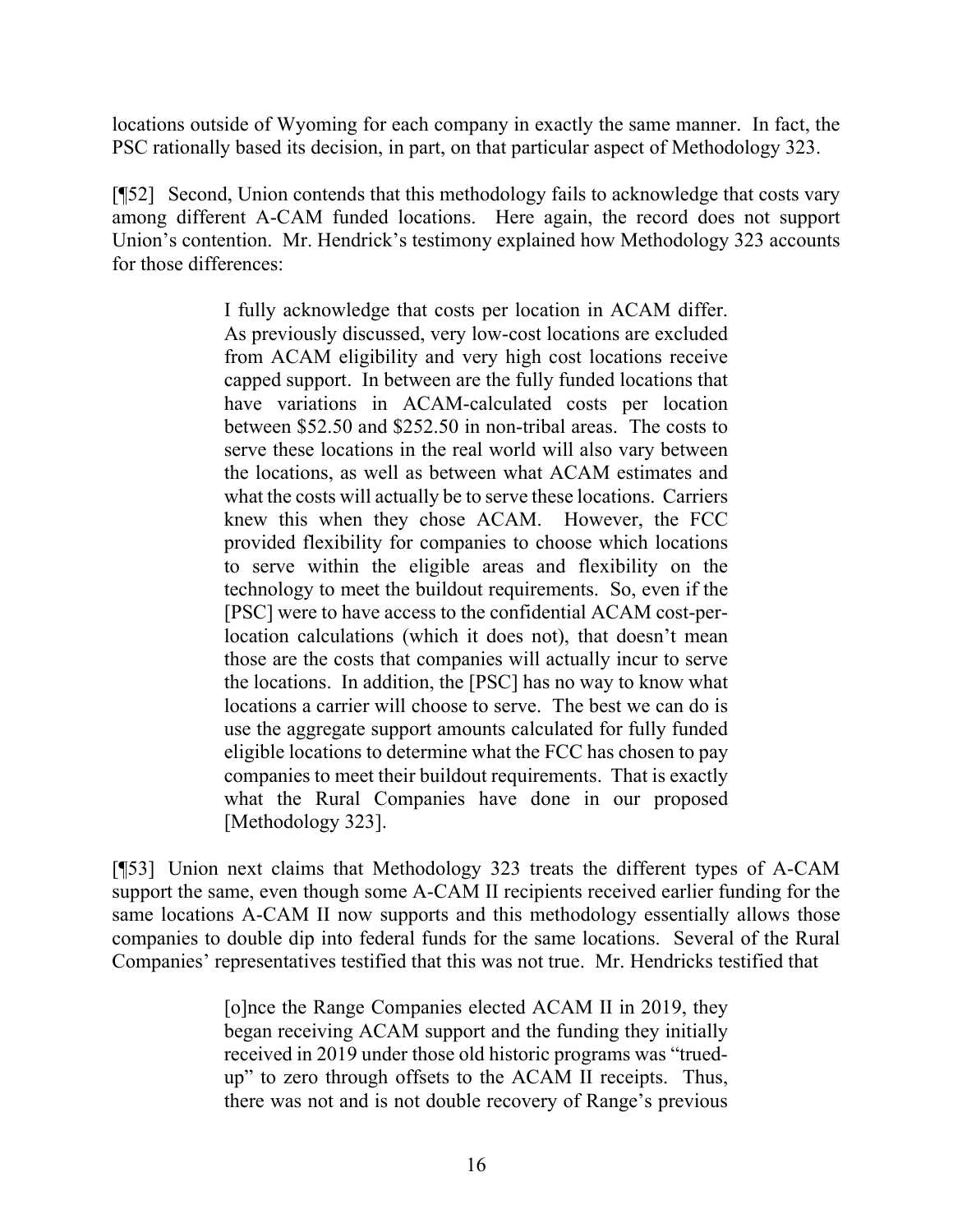investments through ACAM. The same process occurred for all companies who elected ACAM II in Wyoming.

Mr. Walkenhorst and Ms. Motzkus each explained that Methodology 323 treated any locations that previously received funding for broadband buildout as already fully funded and therefore ineligible for WUSF support. When directly asked about Union's accusation that A-CAM II recipients were engaging in double dipping, Ms. Motzkus stated "[a]s to Silver Star, I would rate those statements as false" and Mr. Walkenhorst referred to the argument as "a red herring," noting that "[f]rom All West's experience it is not anywhere close to accurate." *See Watkins v. State ex rel. Wyoming Medical Comm'n*, 2011 WY 49, ¶ 23, 250 P.3d 1082, 1090 (Wyo. 2011) (explaining that we generally defer to the fact finder's witness credibility determinations (citation omitted)).

[¶54] Union also argues that Methodology 323 utilizes arbitrary allocation tiers. Mr. Hendricks' testimony clarifies that Methodology 323 uses different allocation tiers in its calculations based on "each company's ratio of Wyoming ACAM fully funded locations." The point of these tiers is to "mitigat[e] any underestimation of costs that may have occurred in the ACAM cost estimate." He explains why the allocation tiers are not arbitrary:

> I disagree that the tiers are not rational. Unlike the across-theboard equal ACAM allocation percentages that were examined and considered by the Fund Manager, the allocation tiers proposed by the Rural Companies are not arbitrary but instead directly relate to and reflect verifiable and supportable actual ACAM data. They reflect genuine real differences in the individual companies' fully funded locations, and hence the need or lack thereof for WUSF support. They are also equitable in application between carriers and produce reasonable benchmark and assessment rates.

The PSC could rationally rely on this explanation when adopting Methodology 323.

[¶55] Lastly, Union claims that the PSC did not make adequate findings of fact to support its decision to adopt Methodology 323. We require only that an order "contain the basic findings of fact upon which the hearing examiner based his ultimate conclusions[.]" *Birch v. State ex rel. Wyo. Workers' Safety and Comp. Div.*, 2014 WY 31, ¶ 13, 319 P.3d 901, 907 (Wyo. 2014) (quoting *Leavitt v. State ex rel. Wyo. Workers' Safety and Comp. Div.*, 2013 WY 77, ¶ 29, 307 P.3d 835, 842 (Wyo. 2013)). We have held that an agency's "findings must be sufficient to permit us to determine whether the agency decision was supported by substantial evidence and was otherwise reasonable." *Id.* (quoting *Leavitt*, ¶ 29, 307 P.3d at 842).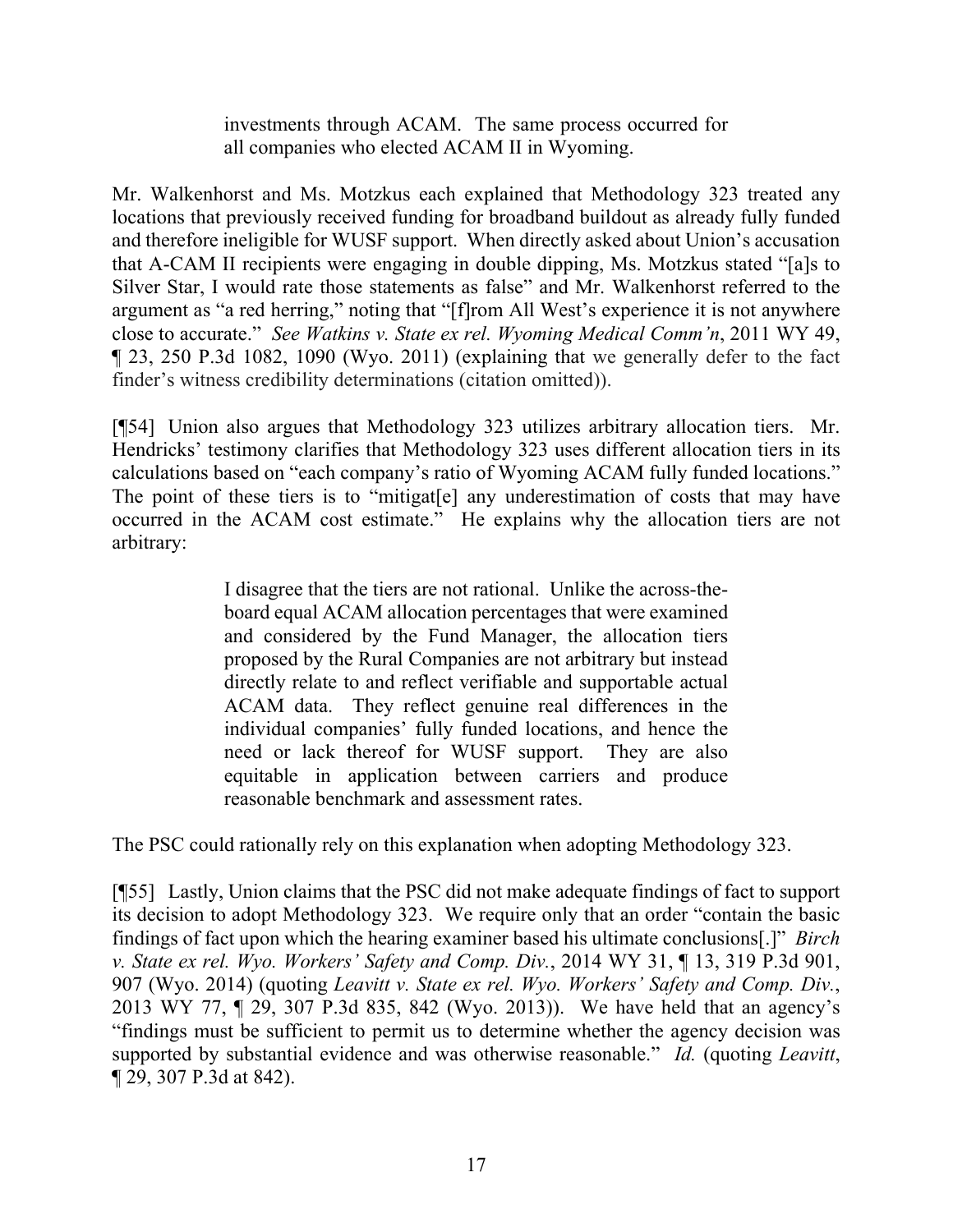[¶56] The PSC's findings are adequate in this case. Its written order set forth several comprehensive paragraphs detailing the analyses presented, and the parties' evidence and arguments. Then, it found that "[t]he uncontested testimony of Mr. Hendricks [was], by itself, sufficient to support [the] conclusion that the Rural Companies' [Methodology 323] provides the appropriate methodology for accounting for A-CAM funds in determining WUSF contributions and disbursements." The PSC explained that, based on the evidence, Methodology 323 was "the most appropriate methodology" because it was "A-CAM and Wyoming centric" and it met "statutory policy goals of being equitable, predictable, and transparent." Union has failed to demonstrate that the PSC's order adopting Methodology 323 is arbitrary and capricious.

### **C. The order is in accordance with law.**

[¶57] Union makes an additional argument we must review, de novo, under Wyo. Stat. Ann. § 16-3-114(c)(ii)(A). *See In re Hartmann*, 2015 WY 1, ¶ 19, 342 P.3d 377, 382 (Wyo. 2015) ("Questions of law raised in an administrative context are reviewed by this Court *de novo*." (citation omitted)).Union contends that the PSC's adoption of a methodology that results in a lower WUSF payment to Union impermissibly burdens the A-CAM programs because it "forc[es] Union to use ACAM proceeds for an under-funded state program." For this reason, Union asserts the PSC's action is contrary to and preempted by federal law.

[¶58] Union fails to explain, with cogent argument and citation to pertinent authority, how the PSC's order forces Union to misuse its federal funding. We find nothing in the PSC's order, or the rest of the record that clearly supports this assertion. Conversely, the PSC's order explains that WUSF support is designed simply to "supplement federal support" and to ensure that companies did not receive state funding for locations that were considered fully-funded by the FCC. And furthermore, the record demonstrates that Union certified to the PSC its 2019 A-CAM funds would be expended only to support its A-CAM obligations.[12](#page-19-0)

[¶59] Federal preemption can occur in either of two ways:

If Congress evidences an intent to occupy a given field, any state law falling within that field is preempted. If Congress has not entirely displaced state regulation over the matter in question, state law is still preempted to the extent it actually conflicts with federal law, that is, when it is impossible to

<span id="page-19-0"></span><sup>&</sup>lt;sup>12</sup> We understand that Union made long-term business decisions based on the amount of WUSF funding it received in 2018-2019, and it is dissatisfied with its decreased WUSF support for the 2020-2021 fiscal year. However, Union retains the opportunity to bring a rate case pursuant to Wyo. Stat. Ann. § 37-15-203 to demonstrate that its rates need to be adjusted to adequately cover its costs.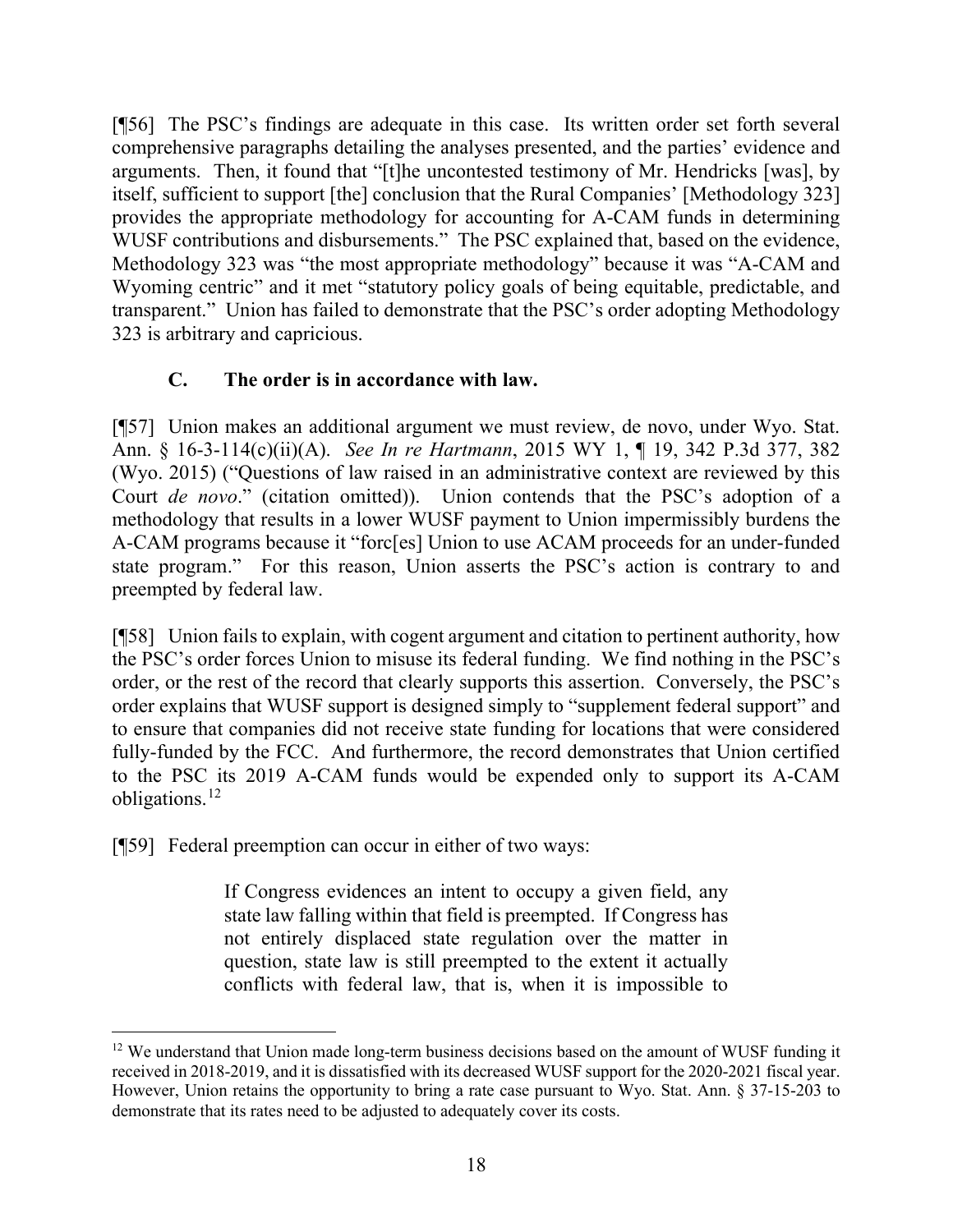comply with both state and federal law, or where the state law stands as an obstacle to the accomplishment of the full purposes and objectives of Congress.

*Matter of Adoption of MAJB*, 2020 WY 157, ¶ 17 n.8, 478 P.3d 196, 202 n.8 (Wyo. 2020) (emphasis omitted) (quoting *Hermes Consol., Inc. v. People*, 849 P.2d 1302, 1306 (Wyo. 1993)). 47 U.S.C. § 254(f) expressly provides that "[a] State may adopt regulations not inconsistent with the [FCC's] rules to preserve and advance universal service." Congress therefore did not intend to occupy the field.

[¶60] Moreover, cases that have addressed federal preemption of state universal service programs generally involve state assessments on federal support. *See*, *e.g.*, *Keen*, 447 F. Supp. 3d at 1076, 1092–93 (invalidating an administrative order that required carriers to pay state assessments on funds received from a FUSF program, in part because it violated 47 U.S.C. § 254(e)'s requirement that FUSF funds be used for the services "for which the support is intended"); *AT&T Corp. v. Pub. Util. Comm'n of Texas*, 252 F. Supp. 2d 347, 352 (W.D. Tex. 2003) (found that a regulation that required carriers to pay tax on telecommunication revenue to the Texas Universal Service Fund impermissibly burdened a FUSF mechanism because it disincentivized carriers to provide interstate services by double taxing those services). The PSC's order does not require Union to pay an assessment on its FUSF support to the WUSF, and Union has failed to explain exactly how the order has otherwise caused it to misuse its federal support. Because we find nothing in 47 U.S.C. § 254 that preempts the mere consideration of federal support when calculating state distributions, and nothing in the record demonstrates an actual conflict with the A-CAM programs, making it impossible for Union to comply with both state and federal law or creating any obstacle to the accomplishment of the FUSF's purposes and objectives, we cannot conclude that the PSC's order violates federal law.

### *III. The PSC did not abuse its discretion when it admitted the Rural Companies' exhibits and witness testimony.*

[¶61] Union contends the PSC abused its discretion when it admitted certain of the Rural Companies' exhibits and witness testimony over Union's objections.

[¶62] An agency has discretion to rule on the admissibility of evidence and we will not disrupt its evidentiary rulings unless it abused its discretion. *Johnson v. State ex rel. Wyo. Workers' Safety and Comp. Div.*, 2014 WY 33, ¶ 14, 321 P.3d 318, 322 (Wyo. 2014) (citing *Greene v. State ex rel. Bd. of Chiropractic Exam'rs*, 2009 WY 42, ¶ 9, 204 P.3d 285, 290 (Wyo. 2009)). An abuse of discretion occurs "when the decision shocks the conscience of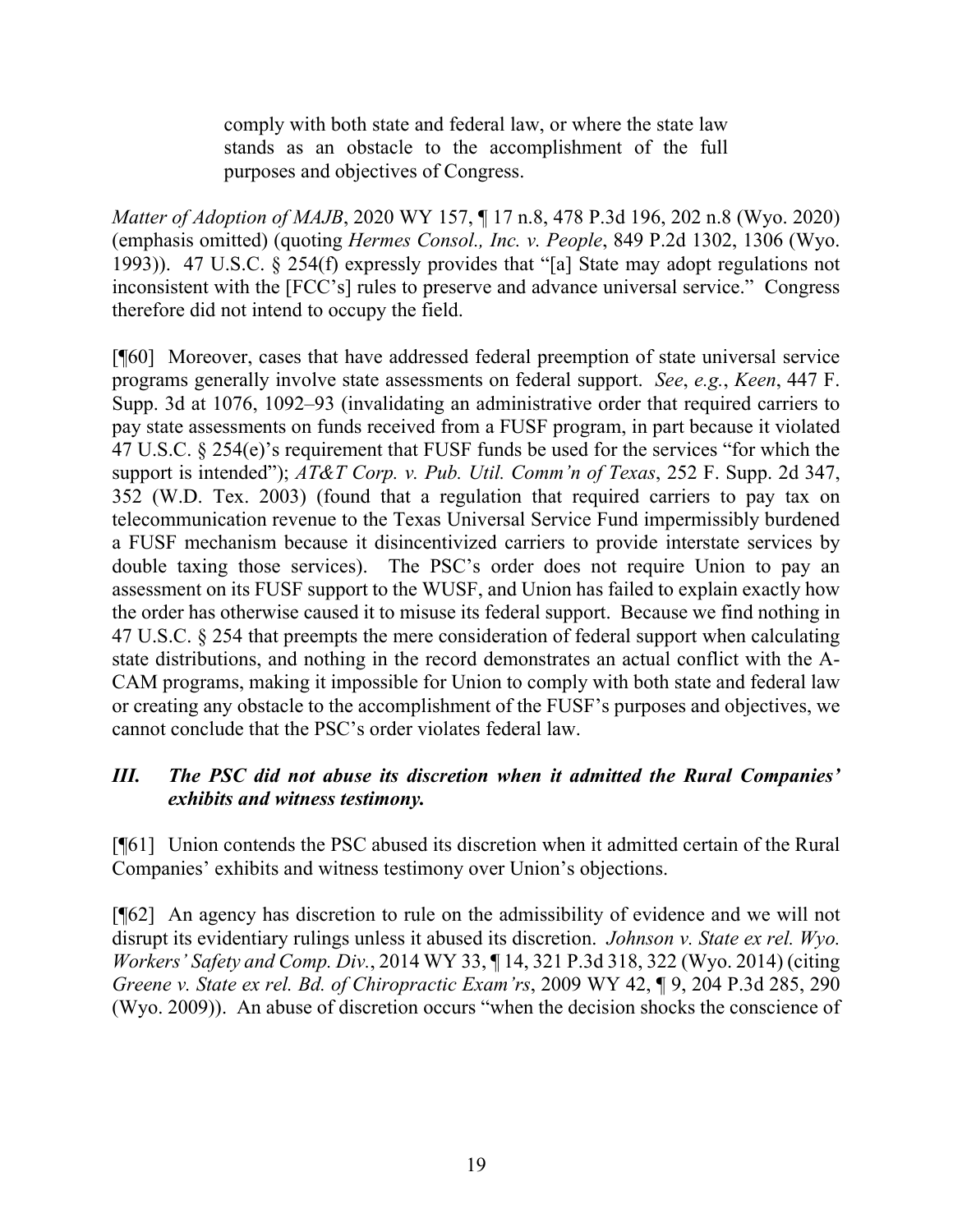the court and appears to be so unfair and inequitable that a reasonable person could not abide it." *Id.* (citation omitted).<sup>[13](#page-21-0)</sup>

### **A. Exhibits 301 through 314**

[¶63] Union argues on appeal, as it did before the PSC, that the Rural Companies' Exhibits 301 through 314, which consisted of "reports [Union] had provided to the [PSC] and others pursuant to statutory authority[,]" were "irrelevant, immaterial, or unduly repetitious" and should have thus been excluded under Wyo. Stat. Ann. § 16-3-108(a). Union contends the exhibits contained "sensitive financial" information that "had nothing to do with the issue before the [PSC]" and that "the approximately 350 pages" of exhibits were unduly repetitious and burdened the docket.

[¶64] Wyo. Stat. Ann. § 16-3-108(a) "requires the exclusion of evidence only if it is irrelevant, immaterial, or unduly repetitious." *Zowada v. Mullinax Concrete Serv. Co.*, *Inc.*, 2014 WY 121, ¶ 26, 335 P.3d 455, 461 (Wyo. 2014) (citing Wyo. Stat. Ann. § 16-3- 108(a)). The Wyoming Rules of Evidence generally do not apply to administrative proceedings, but "the definition of relevance contained in them is instructive." *Id.* ¶ 27, 335 P.3d at 461. Evidence is relevant if it has "any tendency to make the existence of any fact that is of consequence to the determination of the action more probable or less probable than it would be without the evidence." W.R.E. 401.

[¶65] The PSC's written order explained that the exhibits were relevant to Mr. Jackson's testimony. Mr. Jackson's testimony offered concerns about one of the suggested methodologies before the PSC during the contested case hearing—Analysis 8—and he relied on Union's past reports, Exhibits 301 through 314, to demonstrate his concerns with that option. Because the purpose of these proceedings was for the PSC to determine the best calculation methodology for the fiscal year, and the exhibits in question supported testimony regarding concerns about one of the proposed methodologies, the PSC did not abuse its discretion in ruling that the exhibits were relevant. Additionally, the PSC reasonably concluded during the exhibit conference that the exhibits were not unduly repetitious as they consisted of reports covering "different years" and "different states" and therefore contained varying information.

<span id="page-21-0"></span><sup>&</sup>lt;sup>13</sup> Union's evidentiary challenges were not included in its petition for review filed with the district court. W.R.A.P. 12.09(a) provides that our review is limited "to the issues set forth in the petition *and* raised before the agency." (Emphasis added.) Thus, where a party fails to raise an issue both during the agency proceedings, and in its petition for review to the district court we may decline to address it on appeal. *See Anderson v. Bd. of Cty. Comm'rs of Teton Cty.*, 2009 WY 122, ¶ 19, 217 P.3d 401, 406 (Wyo. 2009) (explaining that the "better practice, obviously, is to clearly state all appellate issues in the petition for review"). Under the circumstances presented here, where the issues on appeal were raised with the PSC, and no party argues that Union has waived its right to challenge the PSC's evidentiary rulings, we will review the record and consider the arguments. *See id.*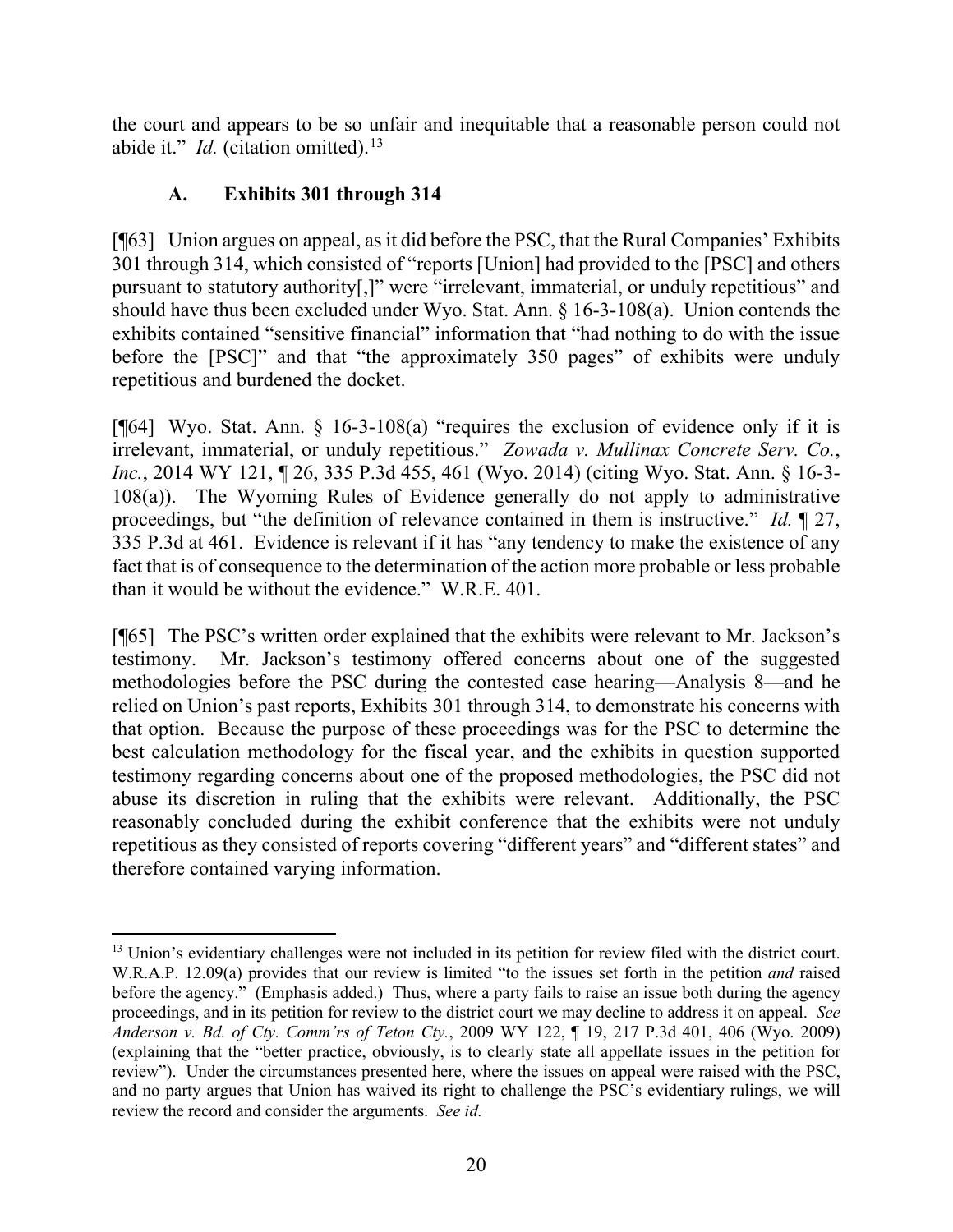[¶66] Union has not otherwise demonstrated that this ruling "shocks the conscience" or is "so unfair and inequitable" as to be unreasonable. *Johnson*, ¶ 14, 321 P.3d at 322. For these reasons, we find no abuse of discretion.

## **B. Witness Testimony**

[¶67] Union also objected to Mr. Jackson's oral testimony and argued it should not have been allowed because it went beyond the scope of his pre-filed testimony. According to Union, Mr. Jackson's testimony was "unfair" and "a surprise" because it "introduced concepts and issues that were not in his pre-filed testimony." Union claims its due process rights were violated because the new testimony "prevented Union [] from conducting an appropriate cross-examination." Lastly, Union asserts that allowing this testimony amounted to reversible error. We disagree with each of Union's contentions.

[¶68] The PSC allowed the parties to submit written testimony in accordance with Wyo. Stat. Ann. § 16-3-108. The Rural Companies filed Mr. Jackson's testimony as Exhibit 300. Then, in its scheduling orders, the PSC requested that "[f]or each witness who will testify to matters not included in pre-filed testimony," the parties shall file "a brief summary of the witness's proposed testimony which specifies the issue(s) to which the testimony will be directed together with an estimation of the length of time it will take to present the party's case."

[¶69] The Rural Companies pre-hearing report offered a summary of Mr. Jackson's oral testimony:

> [I]n addition to the matters set forth in his pre-filed testimony, Mr. Jackson may testify as to any of the factual or opinion assertions set forth in this document pertaining or related to the history of local exchange service prices, the history of legacy FUSF, the history of WUSF, HCL; HCL comparison to ACAM; Union's numbers and allocations historic and current as it relates to Analysis 8; Analysis 8 issues and problems; similar HCL proxy Analysis proposals issues and problems; attributes of the Rural Companies['] proposals which address allocation problems; as well as to address testimony set forth in Mr. Meredith's rebuttal testimony.

Union does not identify which "concepts and issues" came out during Mr. Jackson's oral testimony that it felt were new, and it is not evident from our review of the record what exactly Union considered to be "far outside of the scope of his pre-filed testimony."

[¶70] Union seemingly objected to Mr. Jackson's testimony regarding Exhibits 301 through 314. In response, the hearing examiner ruled that the testimony was proper